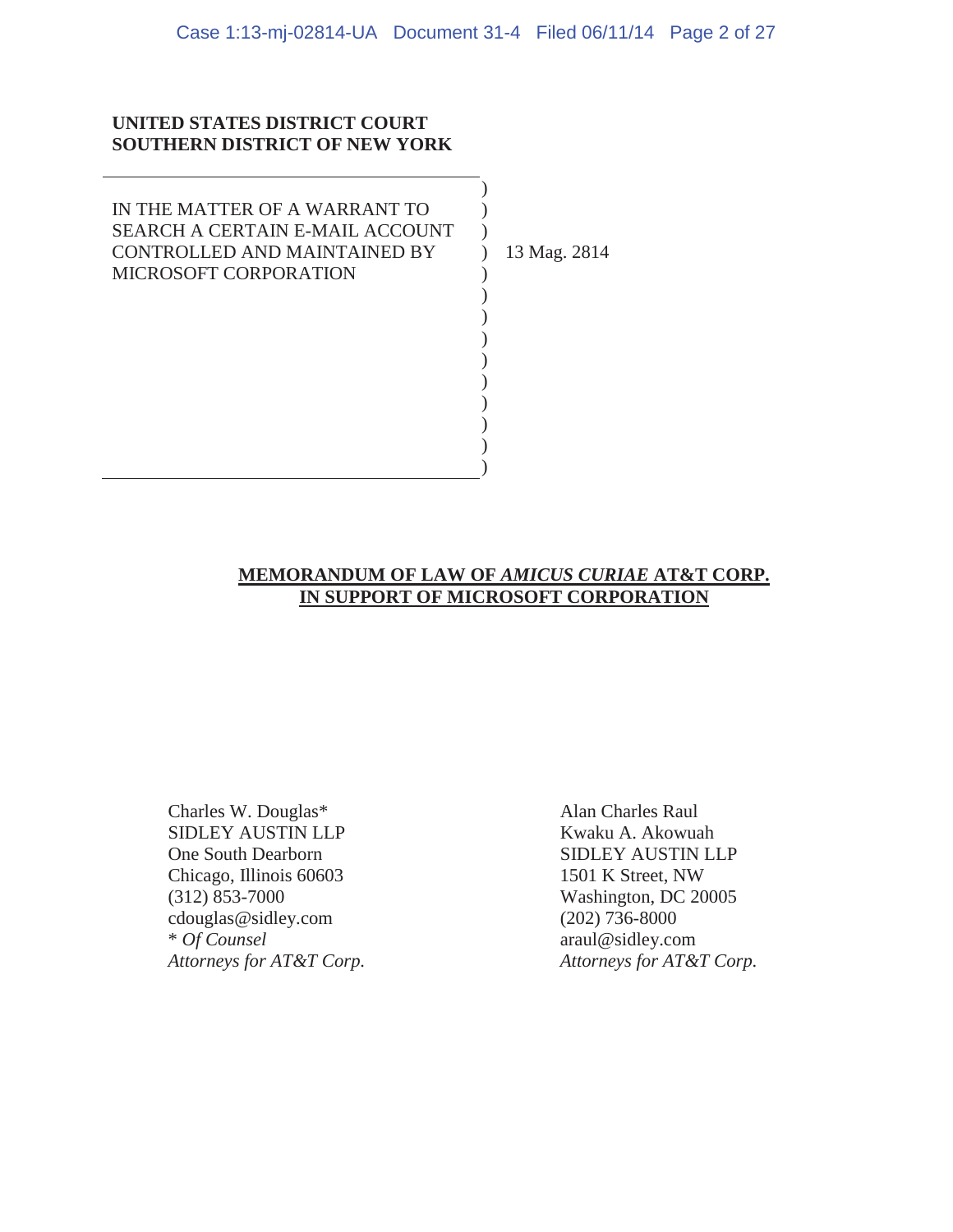## **TABLE OF CONTENTS**

| $\mathbf{I}$ . |                                                                                     | The SCA Does Not Authorize U.S. Courts To Issue Warrants Requiring Providers To<br>Disclose Information Stored In A Foreign Country Absent A Substantial Nexus To The |  |  |
|----------------|-------------------------------------------------------------------------------------|-----------------------------------------------------------------------------------------------------------------------------------------------------------------------|--|--|
|                | A.                                                                                  |                                                                                                                                                                       |  |  |
|                | <b>B.</b>                                                                           | Congress's Choice Of The Word "Warrant" Underscores That Congress Did Not                                                                                             |  |  |
| II.            | Any Extraterritorial Application Of The SCA's Warrant Provisions Must Be Consistent |                                                                                                                                                                       |  |  |
|                |                                                                                     |                                                                                                                                                                       |  |  |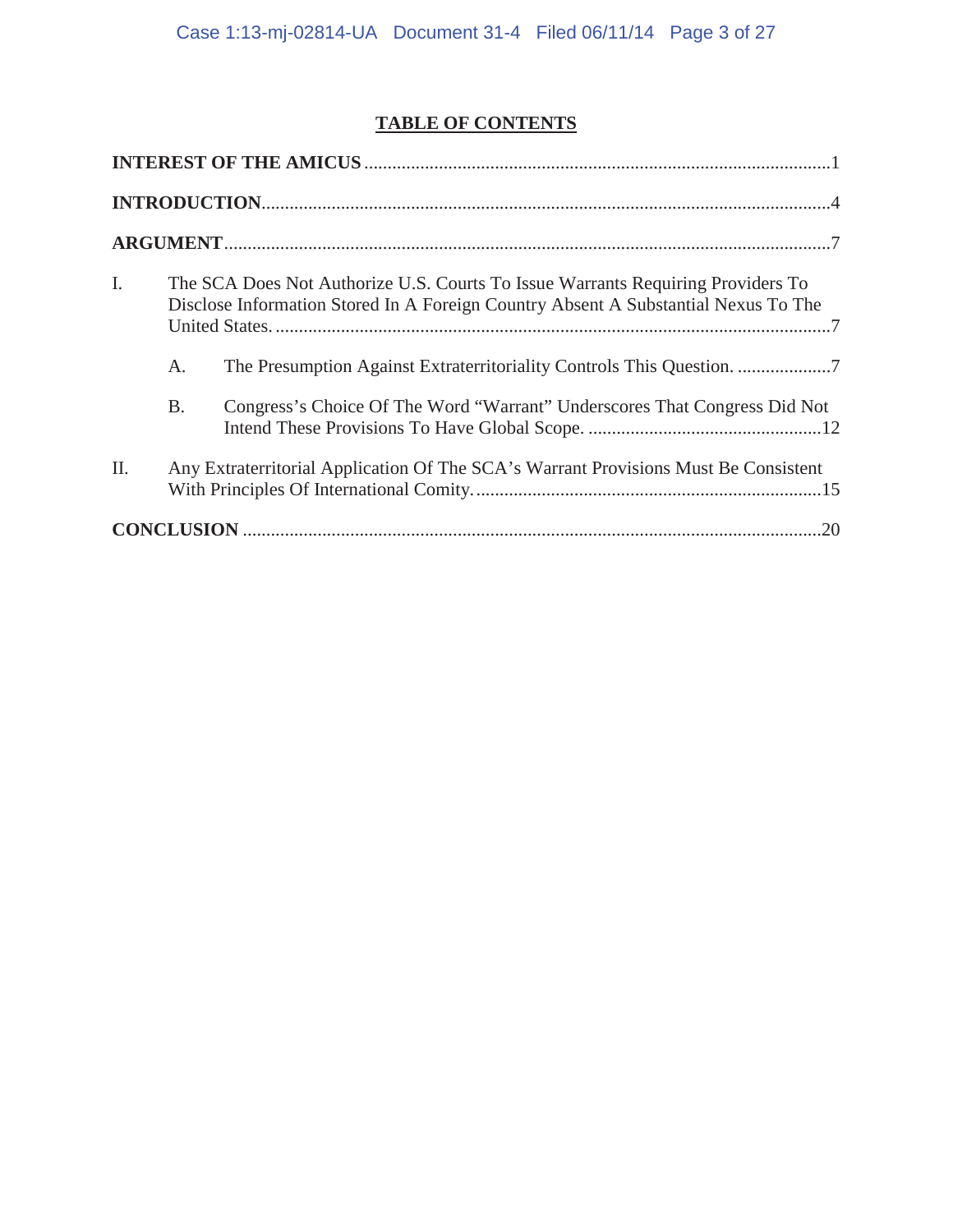## **TABLE OF AUTHORITIES**

**CASES**

## **Page(s)**

| Am. Libraries Ass'n v. Pataki,                                                                                                                                                                   |
|--------------------------------------------------------------------------------------------------------------------------------------------------------------------------------------------------|
| E.E.O.C. v. Arabian Am. Oil Co.,                                                                                                                                                                 |
| F. Hoffmann-La Roche Ltd. v. Empagran S.A.,                                                                                                                                                      |
| Foley Bros., Inc. v. Filardo,                                                                                                                                                                    |
| In re Grand Jury Subpoena Dated August 9, 2000,                                                                                                                                                  |
| In the Matter of a Warrant to Search a Certain E-Mail Account Controlled and<br>Maintained by Microsoft Corp.,<br>No. 13 Mag. 2814, 2014 U.S. Dist. LEXIS 59296 (S.D.N.Y. Apr. 25, 2014)  passim |
| Kiobel v. Royal Dutch Petroleum Co.,                                                                                                                                                             |
| Microsoft Corp. v. AT&T Corp.,                                                                                                                                                                   |
| Morissette v. United States,                                                                                                                                                                     |
| Morrison v. Nat'l Australia Bank Ltd.,                                                                                                                                                           |
| Murray v. Schooner Charming Betsy,                                                                                                                                                               |
| Sale v. Haitian Ctrs. Council, Inc.,                                                                                                                                                             |
| Sekhar v. United States,                                                                                                                                                                         |
| Smith v. United States,                                                                                                                                                                          |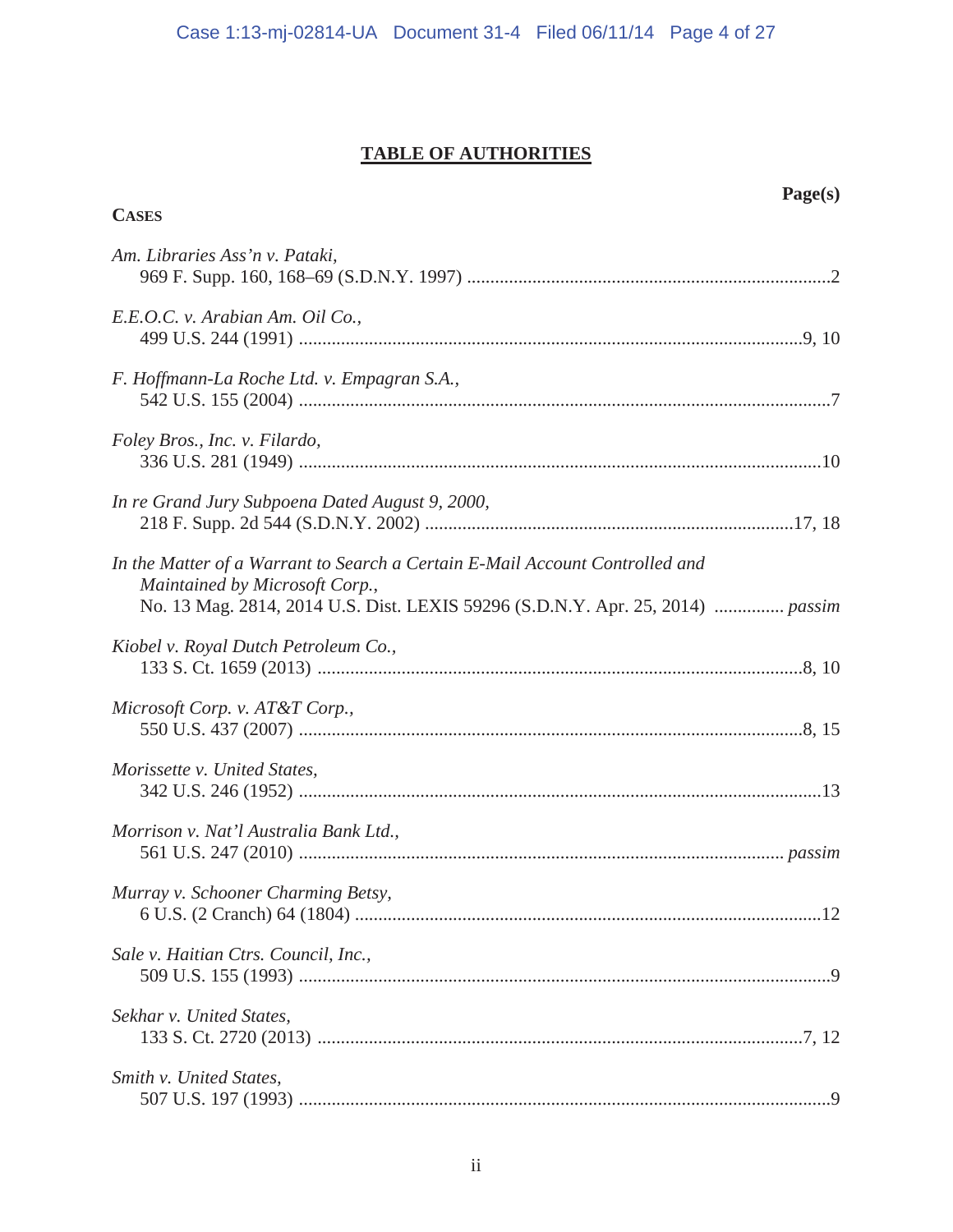# Case 1:13-mj-02814-UA Document 31-4 Filed 06/11/14 Page 5 of 27

| Société Nationale Industrielle Aérospatiale v. United States Dist. Court for the S. Dist. of |  |
|----------------------------------------------------------------------------------------------|--|
| Iowa,                                                                                        |  |
| United States v. Bach,                                                                       |  |
| United States v. Bin Laden,                                                                  |  |
| United States v. Colasuonno,                                                                 |  |
| United States v. First Nat'l City Bank,                                                      |  |
| United States v. Gorshkov,                                                                   |  |
| United States v. Odeh,                                                                       |  |
| United States v. Vilar,                                                                      |  |
| <b>STATUTES</b>                                                                              |  |
|                                                                                              |  |
|                                                                                              |  |
|                                                                                              |  |
|                                                                                              |  |
|                                                                                              |  |
|                                                                                              |  |
|                                                                                              |  |
|                                                                                              |  |
|                                                                                              |  |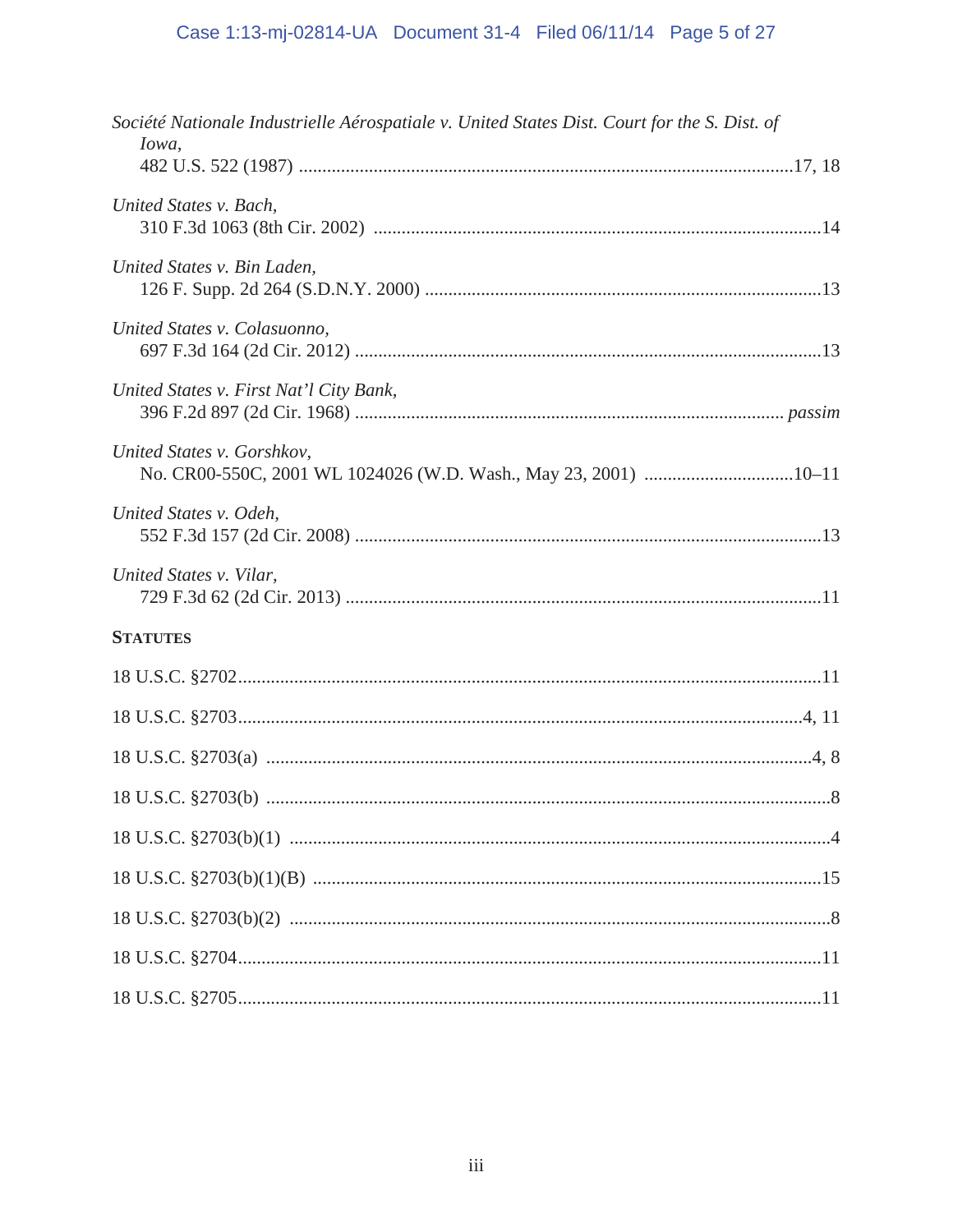## **OTHER AUTHORITIES**

| AT&T Transparency Report, available at<br>http://about.att.com/content/csr/home/frequently-requested-                                                                                                                                                                                              |
|----------------------------------------------------------------------------------------------------------------------------------------------------------------------------------------------------------------------------------------------------------------------------------------------------|
| Apple Report on Government Information Requests, available at<br>http://images.apple.com/pr/pdf/131105reportongovinforequests3.pdf1                                                                                                                                                                |
|                                                                                                                                                                                                                                                                                                    |
| Facebook Information for Law Enforcement Authorities, available at                                                                                                                                                                                                                                 |
| F. Frankfurter, Some Reflections on the Reading of Statutes,                                                                                                                                                                                                                                       |
| Foreign Intelligence Surveillance Act (FISA) Reforms: Hearing Before the Sen. Select<br>Comm. on Intelligence Before S. Select Comm. on Intelligence, 112th Cong. (Comm.<br>Print 2014) (statement of Dean C. Garfield, President & CEO, Information<br>Technology Industry Council), available at |
| In the Matter of a Warrant to Search a Certain E-Mail Account Controlled and<br>Maintained by Microsoft Corp.,<br>No. 13 Mag. 2814, Dkt. No. 9, Govt's Mem. In Opposition to Microsoft's Motion to                                                                                                 |
| Kashmir Hill, How The NSA Revelations Are Hurting Businesses, Forbes (Sept. 10,<br>2013), available at http://www.forbes.com/sites/kashmirhill/2013/09/10/how-the-nsa-                                                                                                                             |
| Orin S. Kerr, A User's Guide to the Stored Communications Act, and a Legislator's<br>Guide to Amending It,                                                                                                                                                                                         |
| Resolution & Report of the American Bar Association, No. 103 (Feb. 6, 2012)16                                                                                                                                                                                                                      |
| Restatement (Third) Foreign Relations Law of the United States §402(1)(b) (1987)                                                                                                                                                                                                                   |
| Restatement (Third) Foreign Relations Law of the United States §403(2) (1987)12                                                                                                                                                                                                                    |
| Restatement (Third) Foreign Relations Law of the United States §442(1)(c) (1987) 17                                                                                                                                                                                                                |
| Restatement (Third) Foreign Relations Law of the United States §473(1) (1987)                                                                                                                                                                                                                      |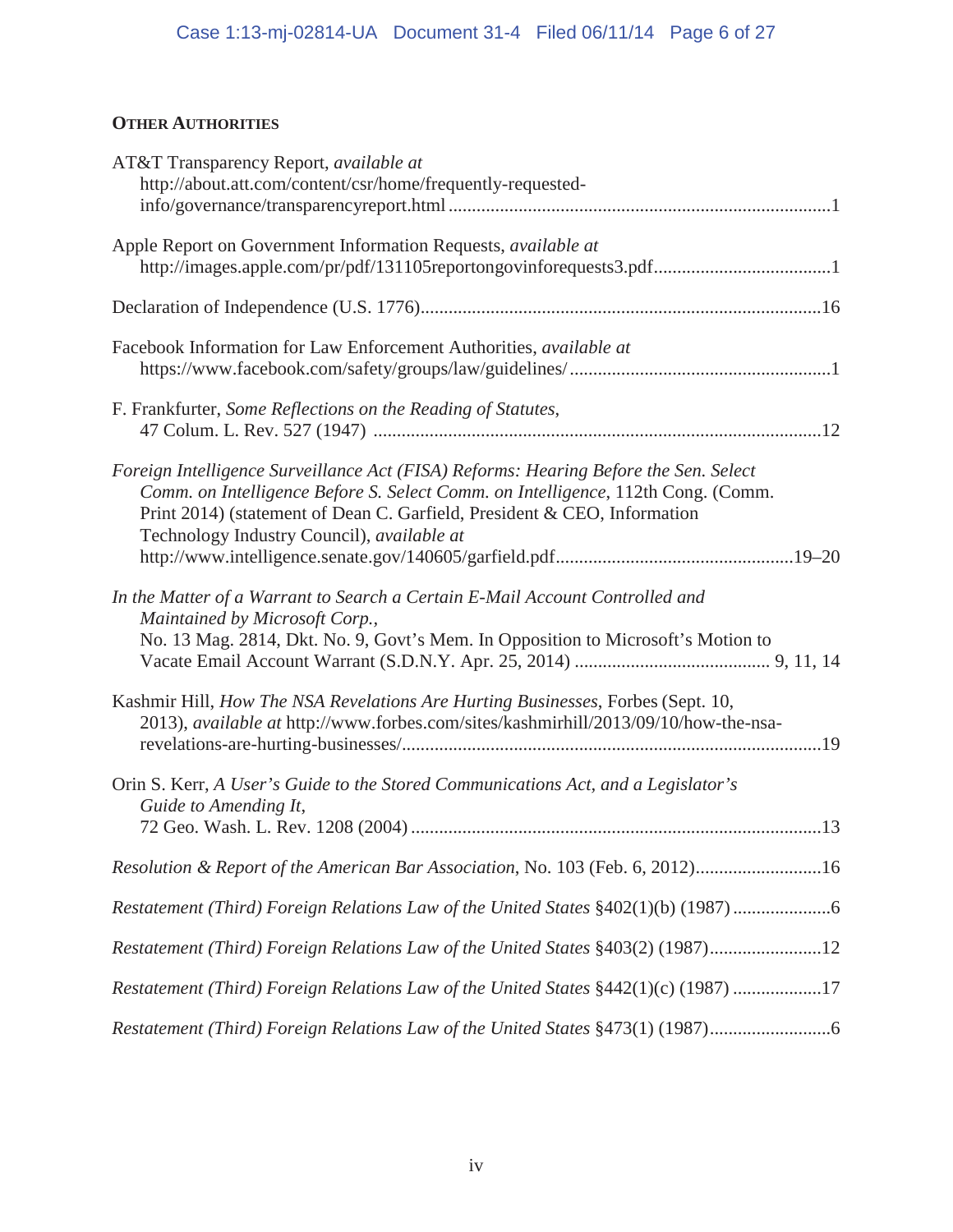# Case 1:13-mj-02814-UA Document 31-4 Filed 06/11/14 Page 7 of 27

| S. Exec. Rep. No. 110-13, Mutual Legal Assistance Treaties with the European Union<br>(Sept. 11, 2008), available at<br>http://www.foreign.senate.gov/imo/media/doc/executive_report_110-13.pdf 18 |
|----------------------------------------------------------------------------------------------------------------------------------------------------------------------------------------------------|
| Schwartz & Solove, Reconciling Personal Information in the United States and European<br>Union,<br>102 Cal. L. Rev. __ (2014), forthcoming, available at                                           |
|                                                                                                                                                                                                    |
| Verizon Transparency Report, available at http://transparency.verizon.com/international-                                                                                                           |
| Vodafone Law Enforcement Disclosure Report, <i>available at</i><br>http://www.vodafone.com/content/sustainabilityreport/2014/index/operating_responsi                                              |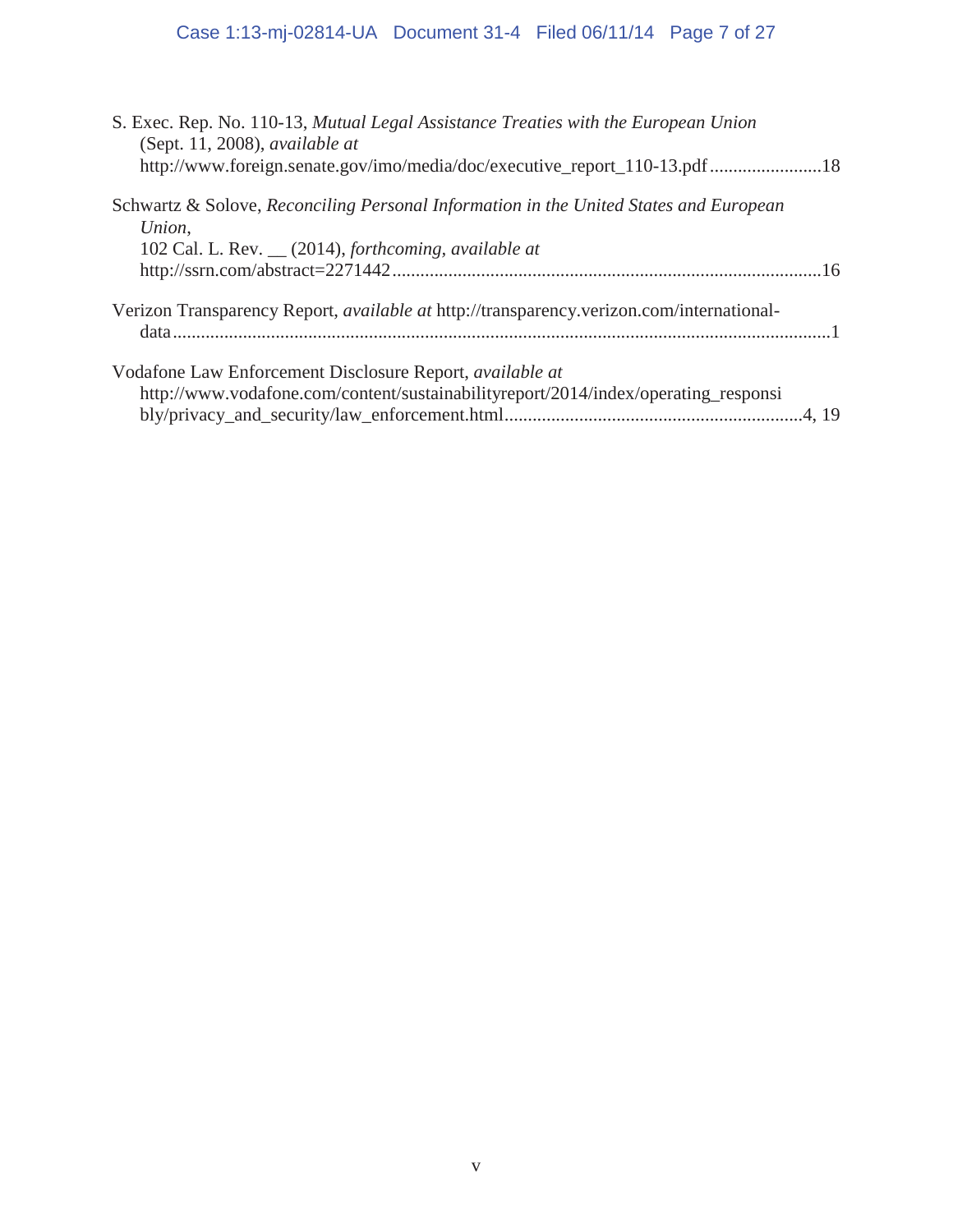### **INTEREST OF THE AMICUS**

*Amicus curiae* AT&T Corp., together with its affiliates (collectively, "AT&T"), is one of the world's largest providers of telecommunications and information services, and as a result frequently engages with law enforcement officials about ongoing investigations. As set forth in a recent "transparency report," AT&T receives numerous demands for information in relation to civil and criminal matters from federal, state and local law enforcement agencies in the United States.<sup>1</sup> As it must, AT&T complies with the Stored Communications Act (SCA) in responding to those demands. In addition, AT&T received a number of requests last year from foreign law enforcement agencies for information that is stored in the United States.<sup>2</sup> AT&T refers such international requests to the applicable Mutual Legal Assistance Treaty (MLAT) process for the requesting country.<sup>3</sup> Pursuant to that MLAT process, AT&T works with the Federal Bureau of Investigation to ensure that any resulting data transfer occurs pursuant to a warrant or other form of process specified by the SCA, and is otherwise consistent with U.S. law. This practice rests on an understanding that when it comes to data storage and privacy protections, location matters. AT&T and AT&T's domestic operating affiliates have relationships with millions of individual U.S. persons and businesses that are rooted in the United States, where their data also sits. U.S. law should govern access to that data. Like other multinational information service providers, AT&T also has business relationships with non-U.S. persons, and in many such cases, access to

 $\overline{a}$ 

<sup>1</sup> *See* AT&T Transparency Report, *available at* http://about.att.com/content/csr/home/frequentlyrequested-info/governance/transparencyreport.html.

<sup>2</sup> *See id.*

 $3$  AT&T's understanding is that other U.S. companies, including Verizon, Apple, and Facebook, have adopted similar practices. *See* Verizon Transparency Report, available at

http://transparency.verizon.com/international-data; Facebook Information for Law Enforcement Authorities, *available at* https://www.facebook.com/safety/groups/law/guidelines/; Apple Report on Government Information Requests, *available at* 

http://images.apple.com/pr/pdf/131105reportongovinforequests3.pdf, at 3 n.2 (Nov. 5, 2013).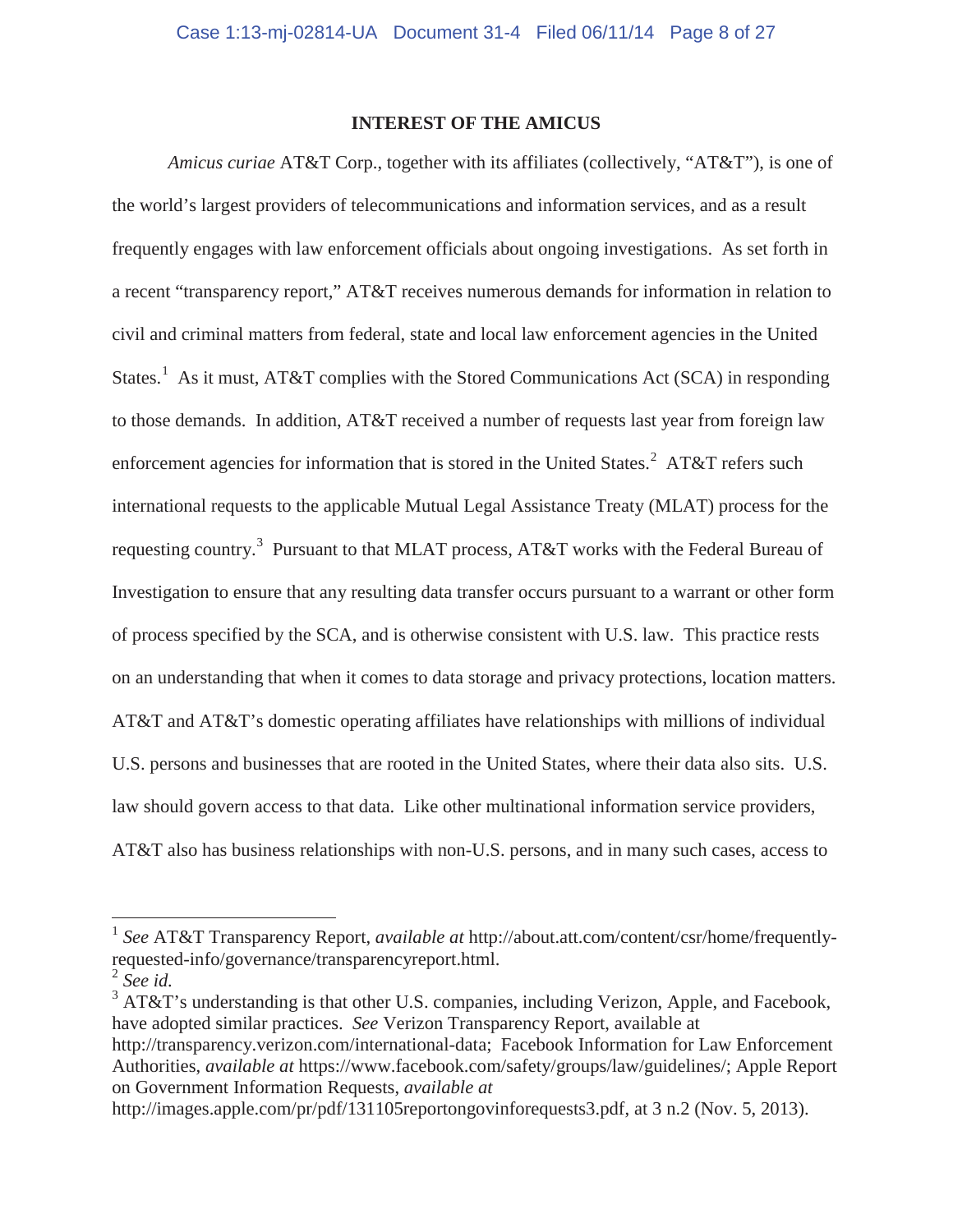#### Case 1:13-mj-02814-UA Document 31-4 Filed 06/11/14 Page 9 of 27

the relevant data should not necessarily be governed by U.S. law – even though the data may be technically accessible to AT&T in the United States.

The decision reached by Magistrate Judge Francis is troubling because it makes the provider's status as a U.S. entity the only factor relevant to whether U.S. authorities may use U.S. procedures to require disclosure of customer information. Under that approach, a court would not consider, for example, whether the relationship between the customer and provider is centered abroad, whether the customer has any tie to the United States apart from a relationship with an information service provider, or whether foreign law imposes different or additional data protections. AT&T believes that approach is inconsistent with bedrock principles of statutory construction, including the presumption against extraterritoriality. The nationality of the provider cannot be the only factor that determines whether an application of U.S. law is extraterritorial, because that approach disregards factors fundamental to any practical analysis of whether in a particular case, U.S. law is reaching for "data" that is fundamentally foreign. The Court should instead ask whether, considering all relevant factors, the relationship between the provider, the customer and the data at issue has a substantial nexus to the United States.

That analysis may in some circumstances be difficult to perform, precisely because modern information technology practices do not always map easily onto traditional notions of geography. *See Am. Libraries Ass'n v. Pataki*, 969 F. Supp. 160, 168–69 (S.D.N.Y. 1997). But it is no answer to say, as the magistrate judge did, that *all* information that as a technological matter could be accessed from the United States therefore should be treated as subject to U.S. law enforcement demands. That conclusion would transform the SCA's warrant provisions into a global information access tool without bounds. There is no indication that Congress intended the SCA to have that sort of sweeping extraterritorial application. Indeed, the contrary is true –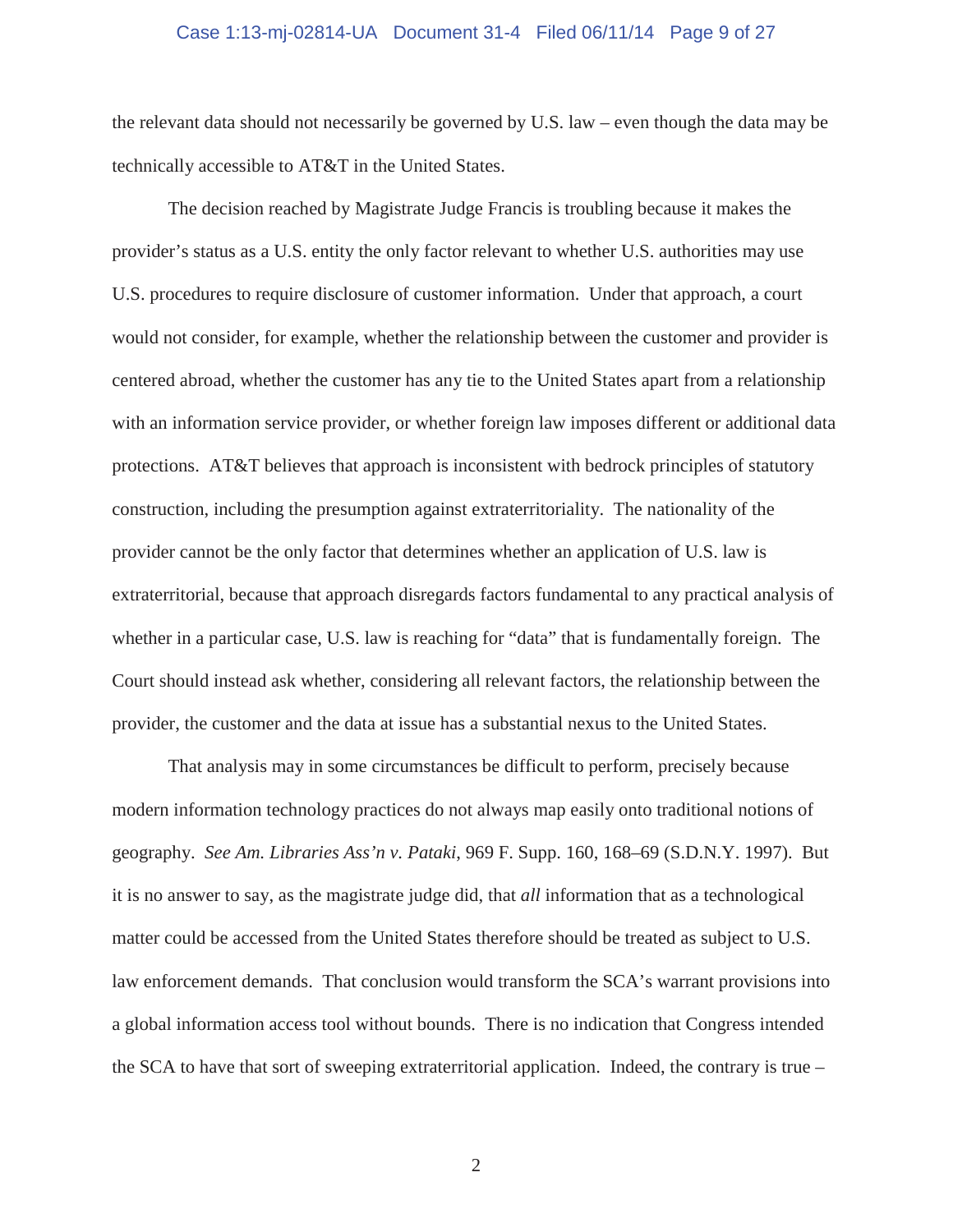#### Case 1:13-mj-02814-UA Document 31-4 Filed 06/11/14 Page 10 of 27

there is every indication that Congress intended the scope of search warrants to be limited to material that is already grounded in the United States at the time the warrant is issued. This Court accordingly should reject the interpretation adopted by Magistrate Judge Francis.

If the Court does not accept that position, however, it nonetheless should hold that considerations of international comity limit the circumstances in which a warrant should issue for information stored abroad. By any measure, governments have a strong interest in ensuring that their communications privacy and other data protection laws govern relationships between providers and customers that are fundamentally rooted within their borders. Many customers will share a similar expectation that familiar local laws ordinarily will control whether government investigators or others may access their accounts. These and other competing interests ordinarily are addressed through MLAT procedures, which effectively convert a foreign law request for information into a request that conforms to the domestic law requirements of a second country. As such, where the United States has ratified an MLAT applicable to the country where the requested information is stored, the government ordinarily should be required to use the procedures set out in those treaties to obtain the information that it seeks. In other circumstances, the government should be required to make some showing that it cannot satisfactorily obtain the needed information by coordinating with appropriate foreign authorities.

AT&T is concerned that a contrary result could be viewed as a sign that neither the Congress, nor the Executive Branch, nor the courts of the United States respect the data privacy and information law interests of other countries. Given basic notions of reciprocity, that result could work significant harm to U.S. consumers, who rely on an analogous understanding that U.S. privacy and consumer protection laws, rather than foreign laws, control access to data that is stored in this country and does not have a substantial nexus to any other. The Electronic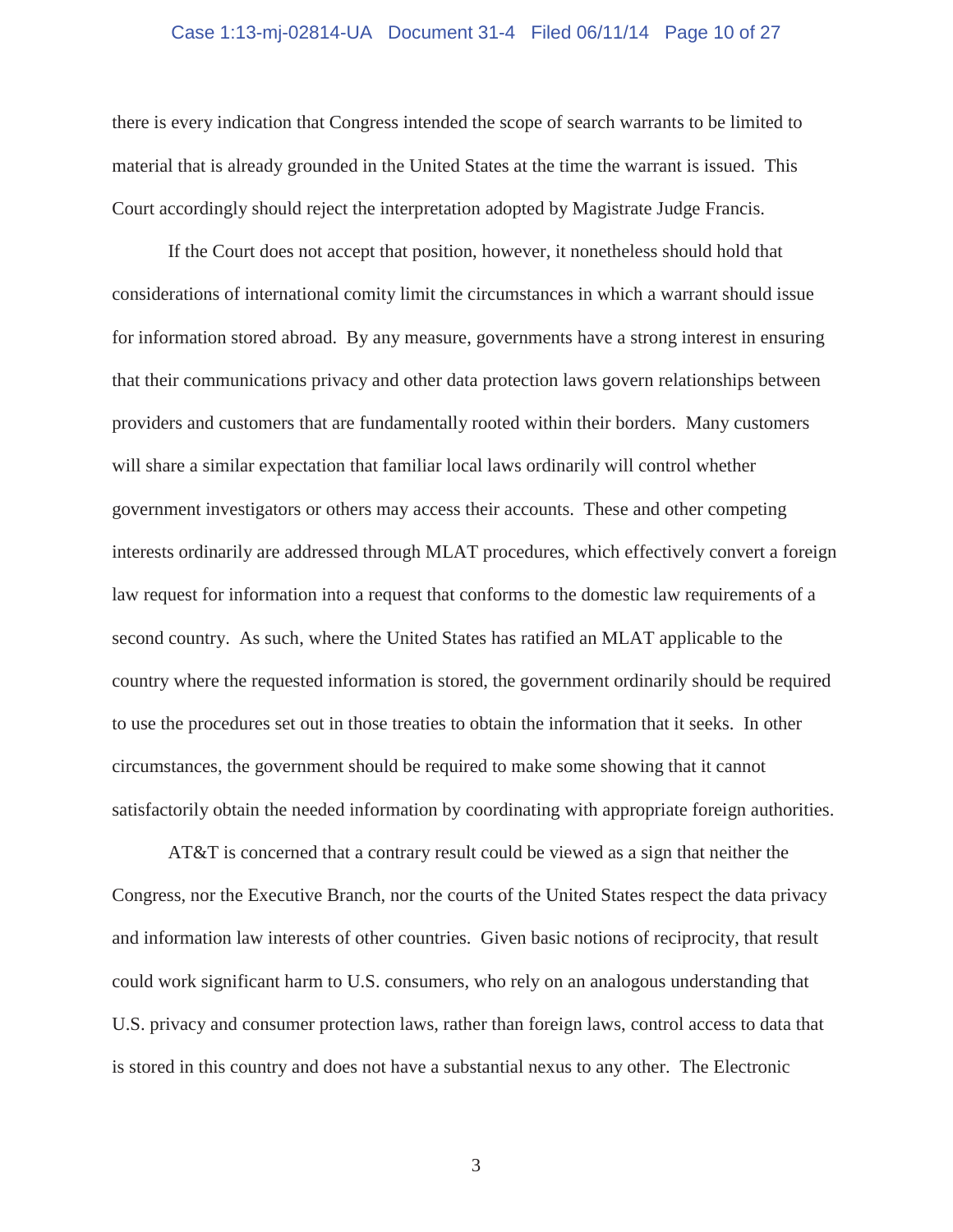#### Case 1:13-mj-02814-UA Document 31-4 Filed 06/11/14 Page 11 of 27

Communications Privacy Act, which includes the SCA, contains numerous substantive and procedural limitations, as well as transparency, due process and litigation rights, that are not necessarily replicated in foreign laws.<sup>4</sup> U.S. data privacy interests would thus be prejudiced if the magistrate judge's ruling were generalized internationally, and other countries demanded production of all data stored in the United States whenever such data was technically accessible by affiliates subject to foreign jurisdiction. In any event, U.S. businesses could face a significant competitive disadvantage if U.S. law enforcement access to foreign-located data were perceived as unrestrained and disrespectful of foreign interests.

#### **INTRODUCTION**

No one doubts that in the Internet Age, information stored by communications providers often is pivotal in law enforcement investigations. For that reason, although the SCA's general purpose is to protect the privacy of electronic data, the statute also requires providers to disclose information about a wire or electronic communication to appropriate government authorities when presented with a warrant, court order, or subpoena, as appropriate. *See* 18 U.S.C. §2703. As relevant here, the SCA authorizes government officials to compel disclosure of content information by obtaining "a warrant issued using the procedures described in the Federal Rules of Criminal Procedure (or, in the case of a State court, issued using State warrant procedures) by a court of competent jurisdiction." *Id.* §2703(a); *id.* §2703(b)(1). It is undisputed that the SCA does not in express terms mandate compulsory access to information that foreign customers

 $\overline{a}$ 

<sup>4</sup> *See* Vodafone Law Enforcement Disclosure Report, *available at* 

http://www.vodafone.com/content/sustainabilityreport/2014/index/operating\_responsibly/privacy and security/law enforcement.html. ("Laws designed to protect national security and prevent or investigate crime vary greatly between countries, even within the EU…. All countries have a wide range of domestic laws which govern how electronic communications networks must operate and which determine the extent to which law enforcement agencies and government authorities can intrude into or curtail privacy or freedom of expression.... However enacted, these powers are often complex, opaque and convoluted.").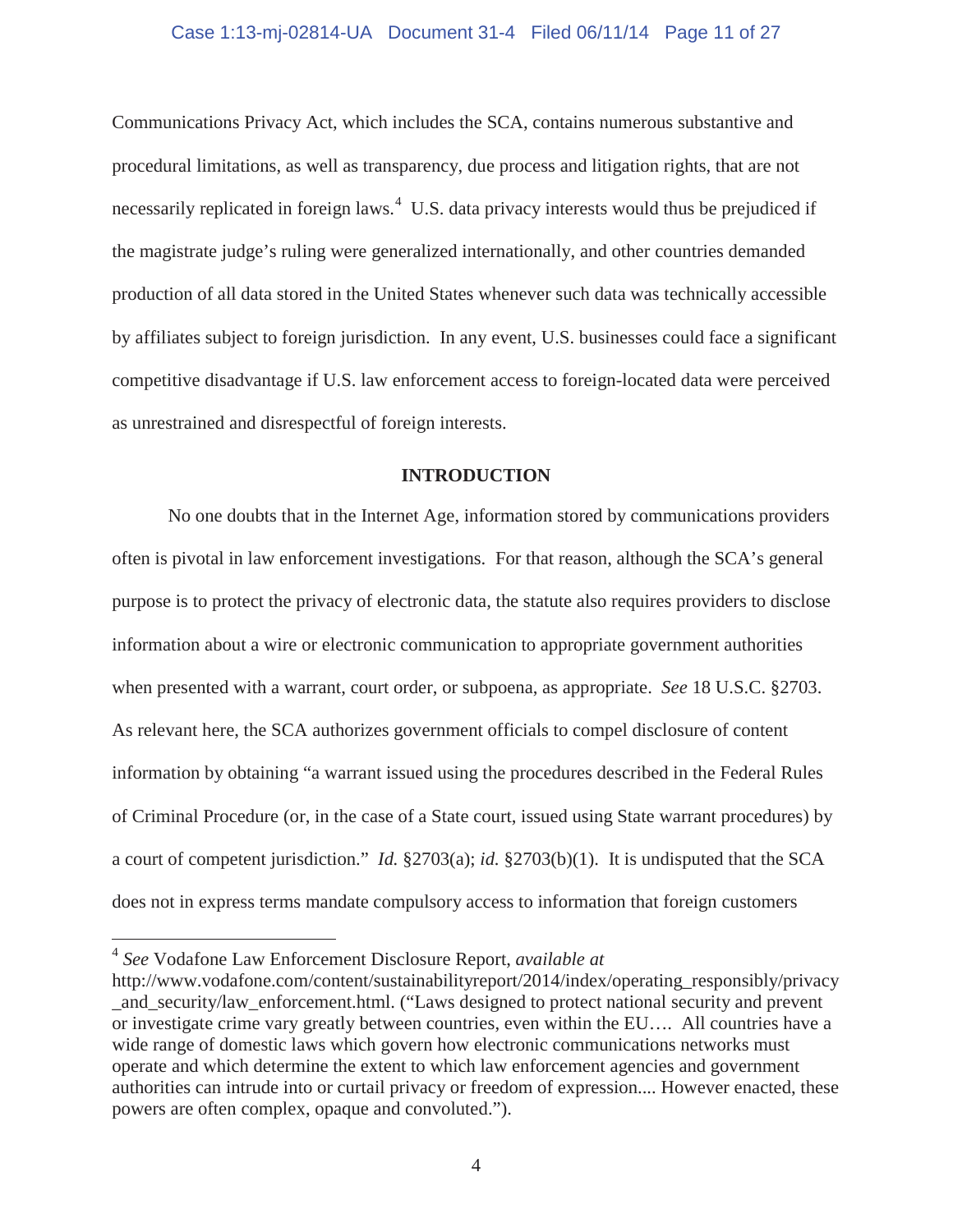#### Case 1:13-mj-02814-UA Document 31-4 Filed 06/11/14 Page 12 of 27

maintain with providers for commercial or personal use outside the United States. In fact, as Magistrate Judge Francis observed, the legislative history of the SCA states that the Act was "intended to apply only to access within the territorial United States." *In the Matter of a Warrant to Search a Certain E-Mail Account Controlled and Maintained by Microsoft Corp.*, 13 Mag. 2814, 2014 U.S. Dist. LEXIS 59296, at \*20 (S.D.N.Y. Apr. 25, 2014) (hereinafter "MJ Op.") (quoting H.R. Rep. 99-647, at 32-33 (1986)).

The magistrate judge nonetheless held that a "warrant issued" by him, "using the procedures described in the Federal Rules of Criminal Procedure," compels Microsoft to disclose content information that is stored on servers located in Ireland, no matter where Microsoft's relationship with the customer at issue actually is centered, or where services for that customer are performed. *Id.* at \*12. Moreover, he did so without requiring any showing from the government that it has attempted in this case to utilize appropriate MLAT procedures, and without otherwise ensuring that the order is consistent with international comity principles. That conclusion is incorrect for at least three reasons.

First, this decision is inconsistent with the presumption against extraterritoriality. That canon of construction seeks to minimize conflicts between U.S. and foreign law by requiring courts to apply statutes only to domestic matters unless Congress has provided a "clear indication" that the statute also should operate extraterritorially. *See, e.g.*, *Morrison v. Nat'l Australia Bank Ltd.*, 561 U.S. 247, 255 (2010). The magistrate judge appeared to agree with Microsoft that the SCA does not contain any such "clear indication," but held that this case does not involve an extraterritorial application solely because Microsoft is technically capable of retrieving the data from Ireland using computers here in the United States. MJ Op. at \*27–28, 33. That holding is overly simplistic. A New York bank might well have the technical capacity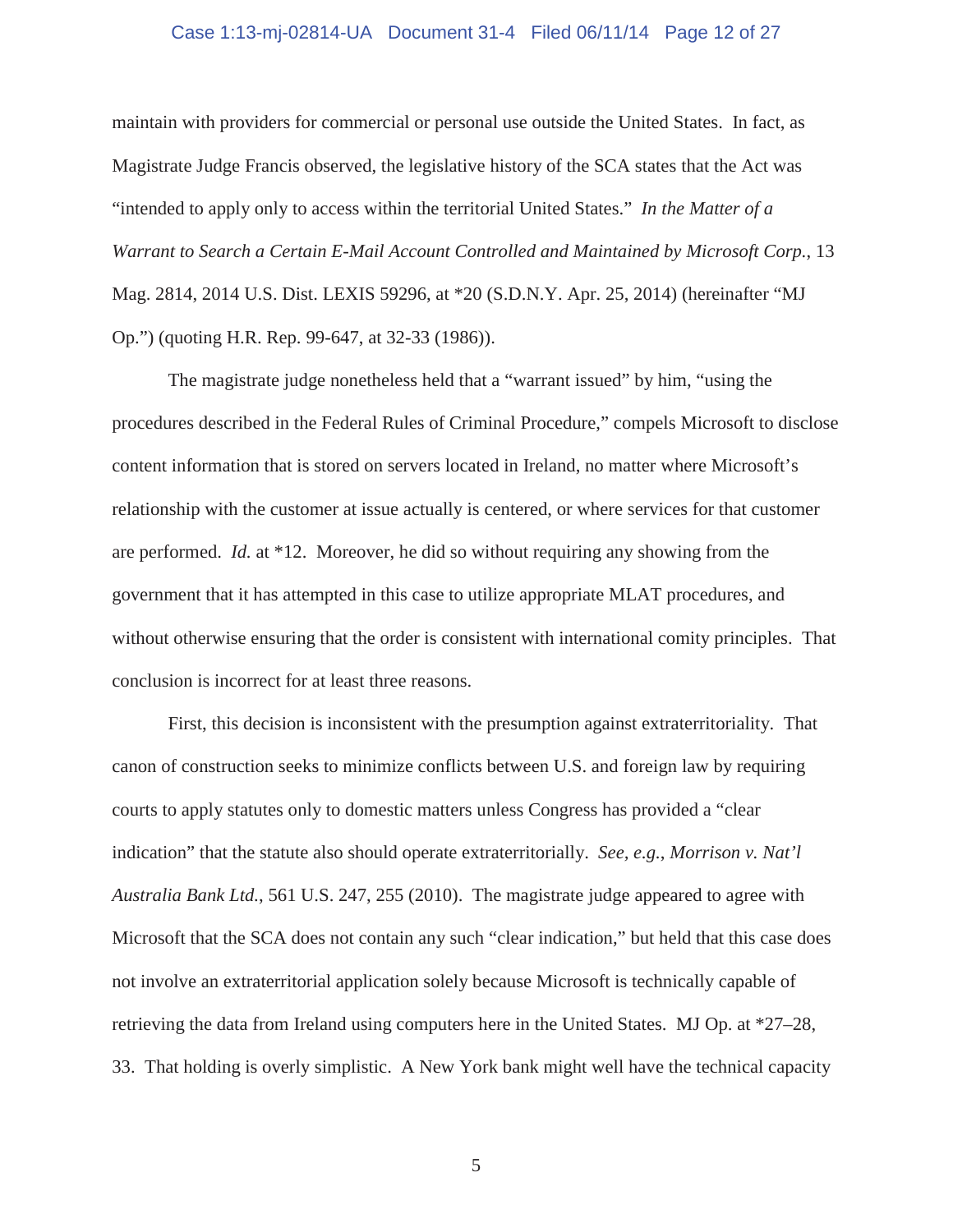#### Case 1:13-mj-02814-UA Document 31-4 Filed 06/11/14 Page 13 of 27

to transfer funds from a Dublin branch to Manhattan at a keystroke. But it would be implausible to say that act has no effect outside the United States, or that a U.S. law requiring a bank to move funds from Dublin to New York would have no extraterritorial application. This case may well be similar, although AT&T does not have access to sealed information that the parties have provided the Court. In general terms, however, mere technical access is an inappropriate standard because, given modern technology, vast amounts of data could be accessed from almost anywhere from a technical standpoint. And because multinational companies are subject to legal process in many locations, a technical access standard would make their customer data subject to search in places that do not have any connection at all to the customer or to the customer relationship. Put more concretely, the technical access standard endorsed by the magistrate judge has a clear potential to alter the status of information that not only is in Ireland, but has been created as part of a relationship between Microsoft and its customer that does not have a substantial nexus to the United States. Currently, it is held in confidence by Microsoft in Ireland. If the order takes effect, that same information will be transferred to the United States for review by U.S. authorities. Absent facts suggesting that the customer relationship giving rise to that storage has a substantial nexus to the United States (such as that the customer resides in the United States, the customer accesses the data in the United States, or the customer obtains substantial processing or other relevant services in the United States), a U.S. law that requires that transfer to the United States plainly would operate extraterritorially and tread on matters of concern to Irish law. *See* Restatement (Third) of Foreign Relations Law of the United States ("Restatement") §402(1)(b) (1987) (generally, "a state has jurisdiction to prescribe law with respect to … interests in things, present within its territory"); *id* §473(1) ("a state may determine the conditions for taking evidence in its territory in aid of litigation in another state").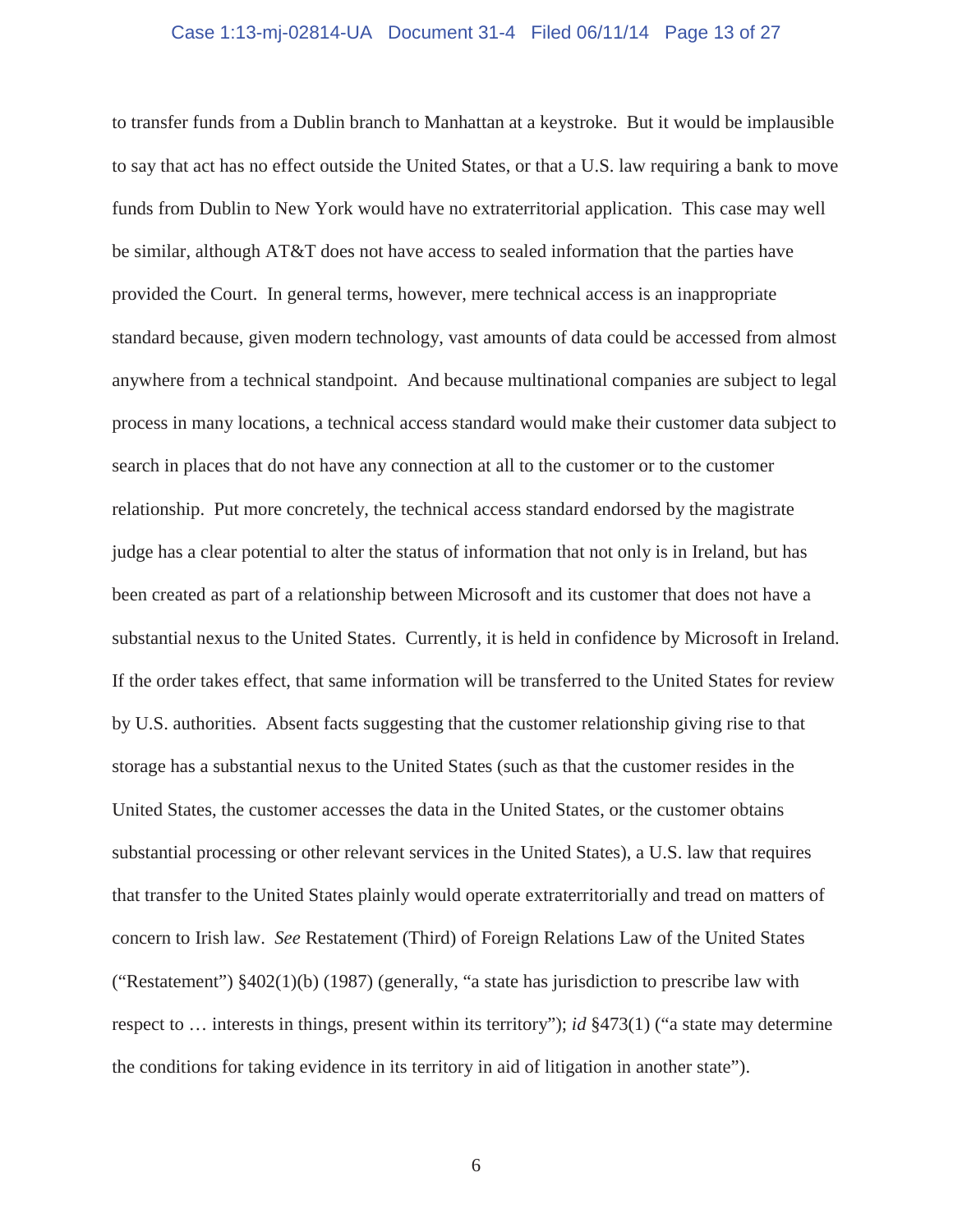#### Case 1:13-mj-02814-UA Document 31-4 Filed 06/11/14 Page 14 of 27

Second, the magistrate judge failed to recognize that far from plainly authorizing extraterritorial applications, the statute affirmatively indicates that the statute's warrant provisions are territorially bounded. That textual restriction lies in the word "warrant" itself: When a statutory term like "warrant" has been "obviously transplanted from another legal source, whether the common law or other legislation, it brings the old soil with it." *Sekhar v. United States*, 133 S. Ct. 2720, 2724 (2013). And here that "old soil" includes the unbroken historical tradition that warrants issued by U.S. judges do not run to other countries.

Third, even if a warrant may reach truly extraterritorial circumstances, the magistrate judge erred in failing to qualify his sweeping ruling by applying international comity principles. Even a statute that plainly authorizes some extraterritorial applications must be interpreted so as to avoid unnecessary international friction. *See F. Hoffmann-La Roche Ltd. v. Empagran S.A.,*  542 U.S. 155, 165-66 (2004). Consistent with that principle, it is well established that when a subpoena seeks overseas compliance, a court should not enforce the subpoena without undertaking a case-specific analysis that is sensitive to the comity implications of the information demanded. *See United States v. First Nat'l City Bank*, 396 F.2d 897 (2d Cir. 1968). If the Court accepts the government's counter-textual position that under the SCA, a "warrant" is in essence a subpoena, it should accordingly apply a similar comity analysis in deciding whether to issue or enforce a warrant for information that is stored outside the United States.

#### **ARGUMENT**

- **I. The SCA Does Not Authorize U.S. Courts To Issue Warrants Requiring Providers To Disclose Information Stored In A Foreign Country Absent A Substantial Nexus To The United States.** 
	- **A. The Presumption Against Extraterritoriality Controls This Question.**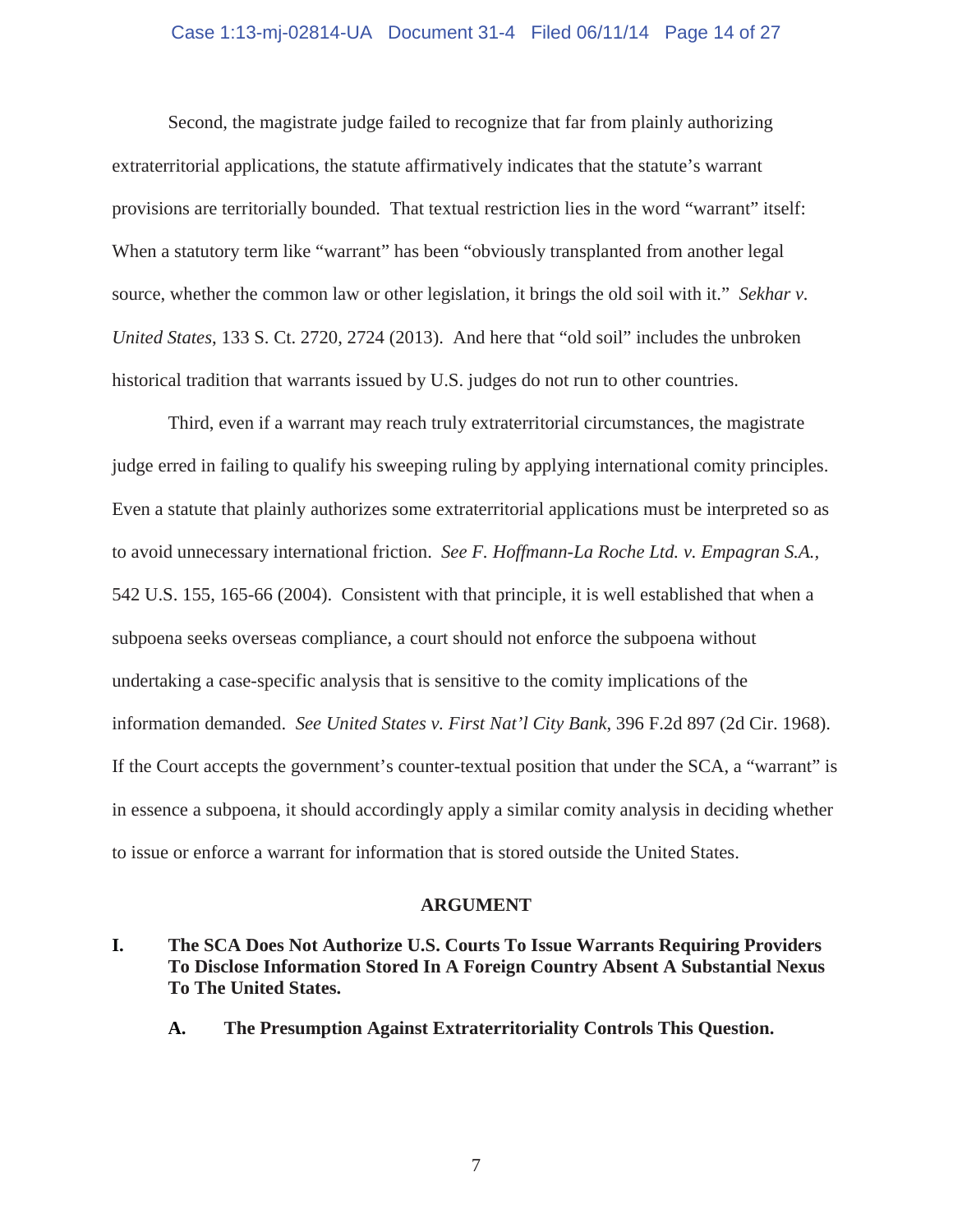#### Case 1:13-mj-02814-UA Document 31-4 Filed 06/11/14 Page 15 of 27

"When a statute gives no clear indication of an extraterritorial application, it has none." *Morrison*, 561 U.S. at 255. This canon of statutory construction, vital in our interconnected world, embodies a "presumption that United States law governs domestically but does not rule the world," (quoting *Microsoft Corp. v. AT&T Corp.*, 500 U.S. 437, 454 (2007)) and "helps ensure that the Judiciary does not erroneously adopt an interpretation of U.S. law that carries foreign policy consequences not clearly intended by the political branches." *Kiobel v. Royal Dutch Petroleum Co.*, 133 S. Ct. 1659, 1664 (2013). Its application does not turn on a judicial understanding of a statute's purposes or the policy implications of a strictly territorial reading. Rather than "divin[e] what Congress would have wanted if it had thought of the situation before the court," judges must "apply the presumption in all cases, preserving a stable background against which Congress can legislate with predictable effects." *Morrison*, 561 U.S. at 261.

This principle governs the present dispute between Microsoft and the government. Under 18 U.S.C. §2703(a), a State or federal entity may compel "a provider of electronic communications services" to disclose the "contents of a wire or electronic communication, that has been in electronic storage in an electronic communications system," but only "pursuant to a warrant issued ... by a court of competent jurisdiction." A related SCA provision, 18 U.S.C. §2703(b), similarly permits compelled disclosure of content information that is "held or maintained" by "a provider of remote computing service" so long as "the governmental entity obtains a warrant issued" by an appropriate State or federal court.

Nothing in these provisions speaks expressly to whether this "warrant" authority may be exercised with respect to information that is "in electronic storage in an electronic communications system" outside the United States, *id.* §2703(a), or "held or maintained" abroad by a remote computing service. *Id.* §2703(b)(2). Similarly, these provisions do not indicate how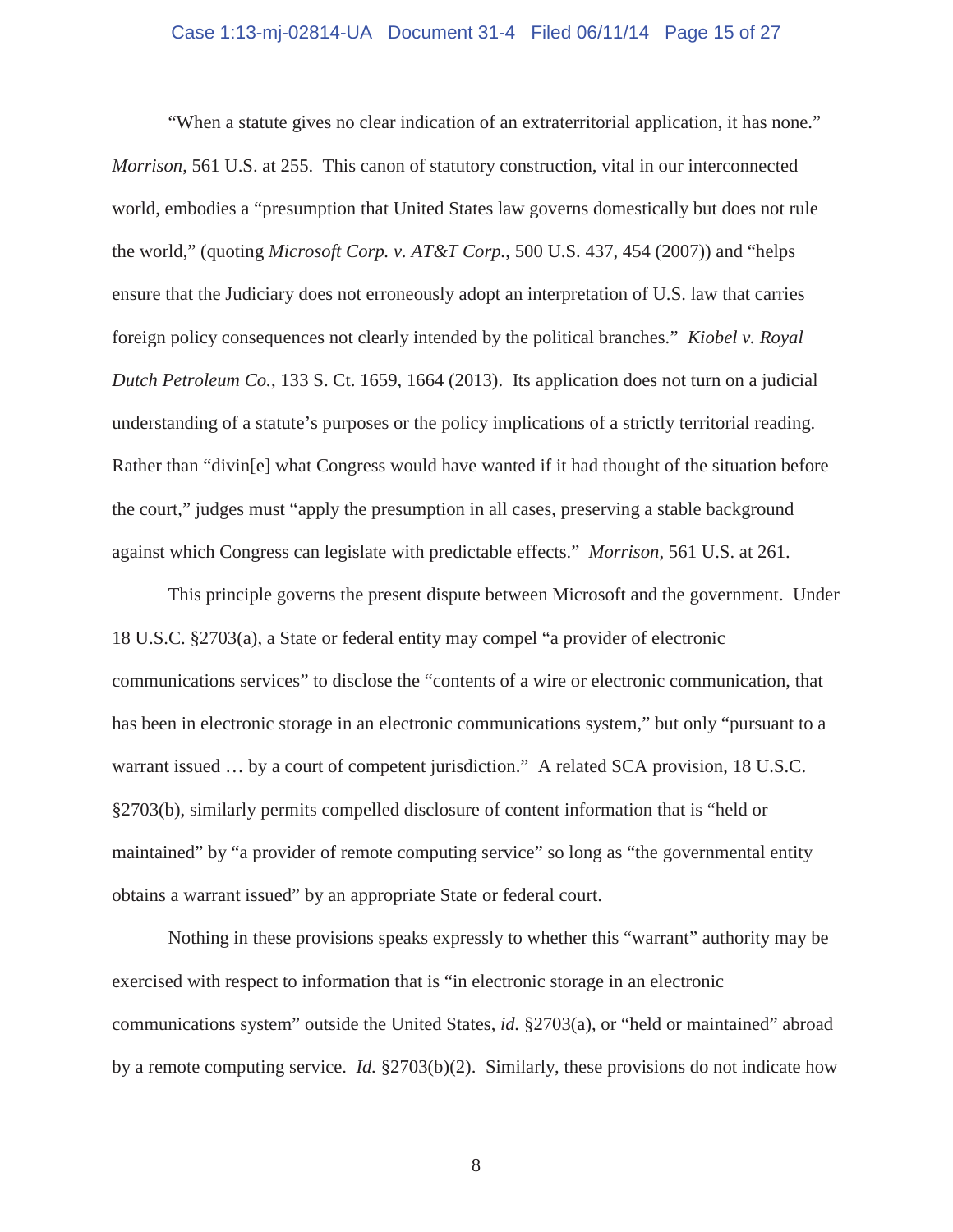#### Case 1:13-mj-02814-UA Document 31-4 Filed 06/11/14 Page 16 of 27

a court should proceed if foreign law imposes different or additional requirements with respect to disclosure. *Cf. E.E.O.C. v. Arabian Am. Oil Co.,* 499 U.S. 244, 256 (1991) ("It is also reasonable to conclude that had Congress intended Title VII to apply overseas, it would have addressed the subject of conflicts with foreign laws and procedures."). There is simply *no* textual indication that Congress intended these warrant provisions to control access to customer accounts that have no substantial relationship to the United States. And because the SCA consequently "gives no clear indication of an extraterritorial application, it has none." *Morrison*, 561 U.S. at 255.<sup>5</sup>

The magistrate judge nonetheless reasoned that "the concerns that animate the presumption against extraterritoriality simply are not present" because "an SCA Warrant does not criminalize conduct taking place in a foreign country; it does not involve the deployment of American law enforcement personnel abroad; it does not require even the physical presence of service provider employees at the location where data is stored. At least in this instance, it places obligations only on the service provider to act within the United States." MJ Op. at \*28.

Respectfully, that is an inadmissibly narrow conception of the presumption, which the Supreme Court has applied to resolve questions as diverse as whether the Attorney General must apply statutory protections for asylum seekers to persons interdicted on the high seas, *see Sale v. Haitian Centers Council, Inc.*, 509 U.S. 155, 173-74 (1993), whether the Federal Tort Claims Act authorizes suits against the United States for allegedly negligent conduct in Antarctica, *see Smith v. United States*, 507 U.S. 197, 203-04 (1993), and whether a federal statute entitled

 $\frac{1}{5}$  Indeed, Magistrate Judge Francis tacitly conceded (as has the government) that under the SCA, warranted searches are tied to U.S. interests in at least one respect: They may be directed only to U.S.-based providers. *See* No. 13 Mag. 2814, Dkt. No. 97, Govt' Mem. In Opposition to Microsoft's Motion to Vacate Email Account Warrant at 6 (S.D.N.Y. Apr. 25, 2014) ("Govt Opp.") (SCA "empowers courts to compel service providers *in the United States* to produce records.") (emphasis added)). *See also* MJ Op. at \*21–23 (similar conclusion). Neither the magistrate judge nor the government explained why the SCA should be read as requiring that tie to the United States, but *only* that tie.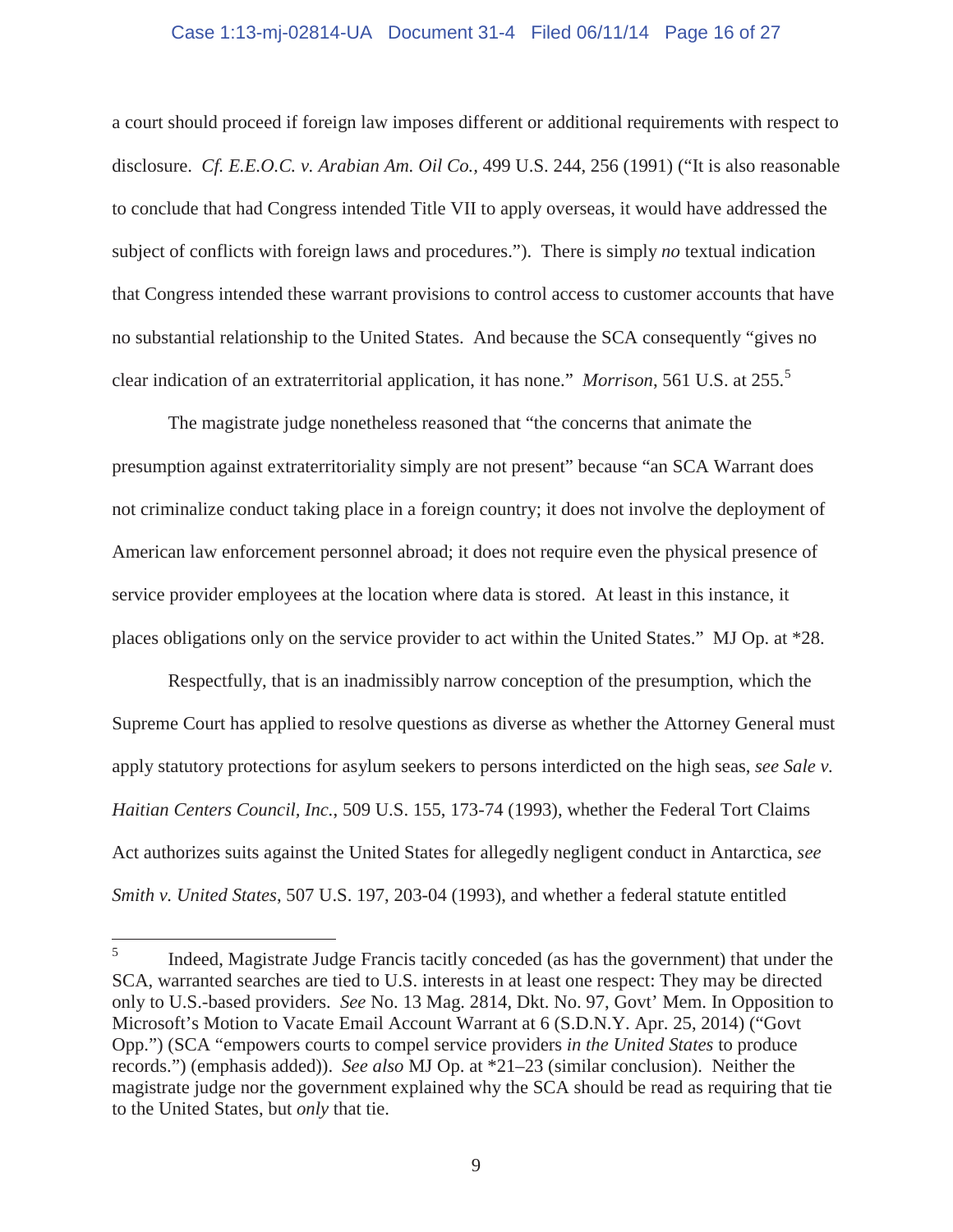#### Case 1:13-mj-02814-UA Document 31-4 Filed 06/11/14 Page 17 of 27

American private contractors to overtime pay for work performed overseas under contracts with the United States. *See Foley Bros., Inc. v. Filardo*, 336 U.S. 281, 285 (1949). In each instance, the statute at issue could have been implemented by persons acting within the United States, but that consideration did not affect the Supreme Court's analysis. Rather, the canon rests on a generally applicable "perception that Congress ordinarily legislates with respect to domestic, not foreign matters," *Morrison*, 561 U.S. at 255, and "serves to protect against unintended clashes between our laws and those of other nations which could result in international discord." *Kiobel*, 133 S. Ct. at 1664 (quoting *Arabian Am. Oil Co.,* 499 U.S. at 248). That sort of clash can occur whether or not a statute imposes criminal liability or requires a U.S. citizen to travel overseas. Thus, what matters is whether in practical application, the law regulates foreign matters. That is why the Supreme Court held in *Morrison* that the Securities Exchange Act would operate extraterritorially if a plaintiff could win damages by claiming that a false statement made in Florida caused him to trade to his detriment on an Australian stock exchange. The plaintiff contended that such a suit would only regulate conduct in Florida, but the Supreme Court rejected that position, observing that the suit would also amount to an extraterritorial regulation of the foreign exchange. *See Morrison*, 561 U.S. at 266–67. Likewise, the SCA would in practical effect regulate foreign conduct under the sweeping reading given to the statute by the magistrate judge, because it would govern access to the account of even an Irish customer who had never set foot in the United States, sent data to the United States, or accessed his, her or its data from the United States. Any such application would be quintessentially extraterritorial, even if a provider could facilitate government access by taking technical steps solely within this country. *See United States v. Gorshkov*, No. CR00-550C, 2001 WL 1024026, at \*3 (W.D.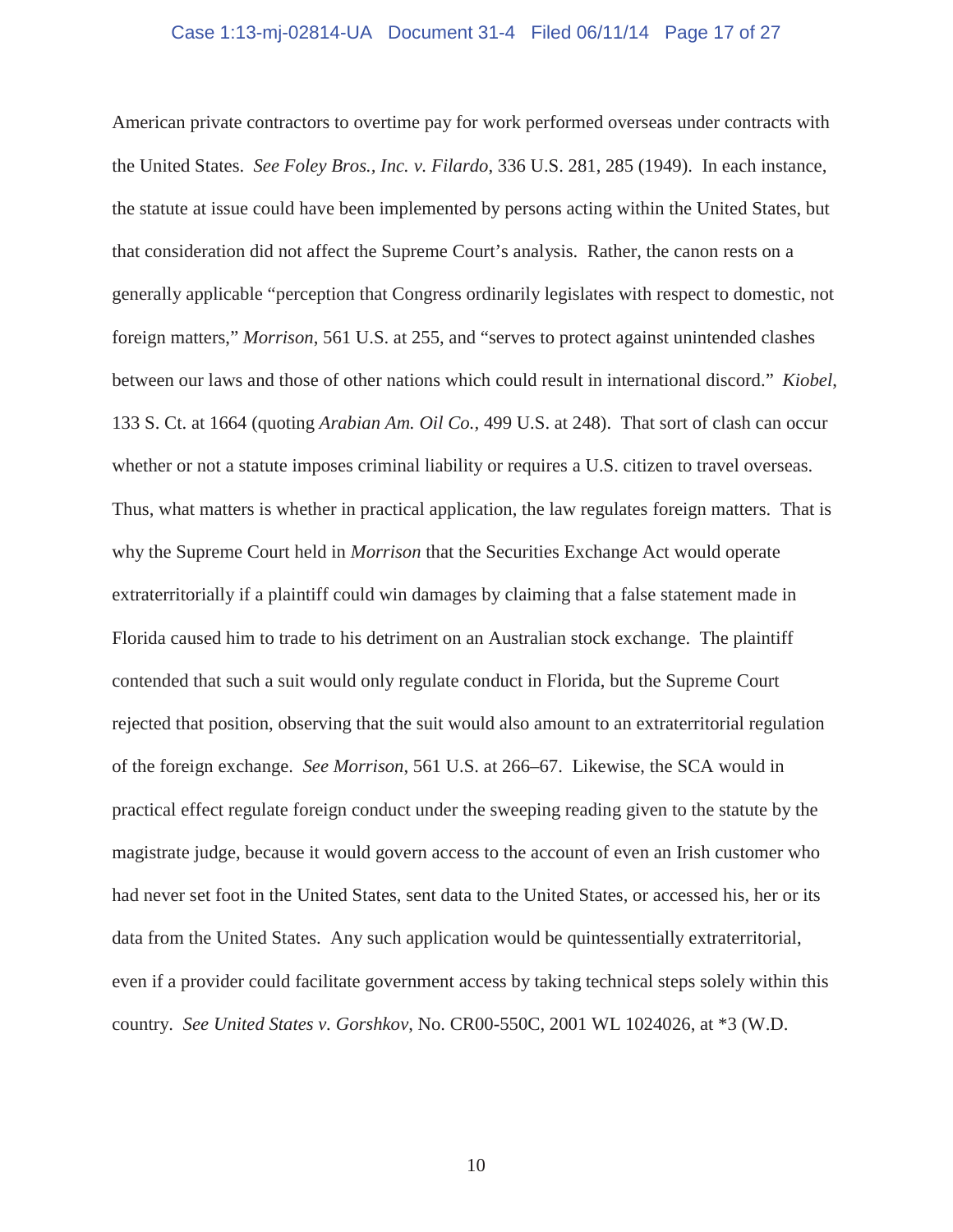#### Case 1:13-mj-02814-UA Document 31-4 Filed 06/11/14 Page 18 of 27

Wash., May 23, 2001) (remote search of Russian computer occurred in Russia even though searching officials acted from U.S.).

The government offered a different rationale for evading the presumption. It suggested that the presumption should not apply in this case because Microsoft "structured its affairs in order to place records beyond what it understood to be the reach of U.S. law enforcement." Govt Opp. 19. The magistrate judge did not credit that accusation, instead citing record evidence that Microsoft placed servers abroad for technical reasons that reflect basic properties of physics. MJ Op. at \*3. But in any event, the Second Circuit has already made clear that intent evidence is "entirely irrelevant" to the presumption, *United States v. Vilar*, 729 F.3d 62, 78 n.12 (2d Cir. 2013), because a "statute either applies extraterritorially or it does not." *Id.* at 74 (citation omitted). And because the SCA does not contain a "clear indication" that its warrant provisions apply extraterritorially, they do not.

The question that follows is whether the specific application of the statute endorsed by the magistrate judge is extraterritorial, and thus beyond the scope of the statute. As the Supreme Court has noted, it is "often" the case that the presumption "is not self-evidently dispositive, but its application requires further analysis" to determine what is, and is not, a forbidden extraterritorial application. *Morrison*, 561 U.S. at 266. The requisite analysis looks to the "focus" of a statute, namely, the "objects of the statute's solicitude," and what the statute "seeks to regulate." *Id.* at 266-67. The SCA's "focus," as its text repeatedly reflects, is on regulating access to and disclosure of "subscriber or customer" information that is held by providers. *See, e.g.*, 18 U.S.C. §§ 2702, 2703, 2704, 2705. Accordingly, when requested information is stored outside the United States, the extraterritoriality inquiry should turn on whether there is a substantial reason to believe that the regulated relationship between the provider and the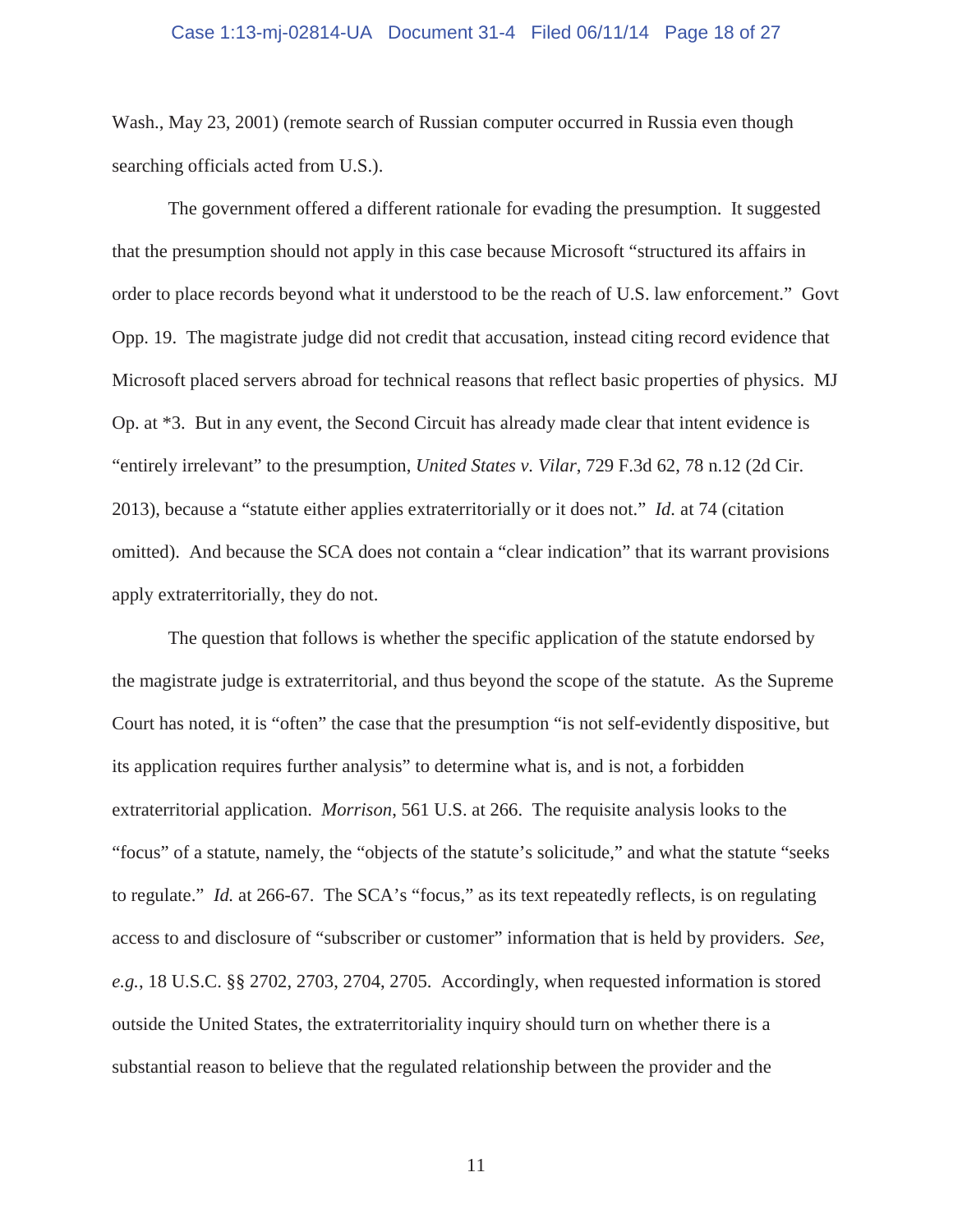#### Case 1:13-mj-02814-UA Document 31-4 Filed 06/11/14 Page 19 of 27

customer or subscriber has a sufficient nexus to the United States. *Cf. Murray v. Schooner Charming Betsy,* 6 U.S. (2 Cranch) 64, 121–22 (1804) (U.S. law would not apply to foreignflagged ship absent "substantial reason" to believe ship had sufficient American ties); Restatement §403(2) (setting out numerous, case-specific factors for determining when application of U.S. law abroad would be "unreasonable" and therefore inconsistent with international law despite existence of some connection to the U.S.). Frequently, that inquiry will be straightforward, as where a customer resides in one country and contractually or predominantly accesses its account from that country. At other times it will be somewhat complex, such as when a multinational company purchases cloud services for the purpose of regularly accessing data from several countries. Nonetheless, that fact-specific analysis not only squares with *Morrison*, but also avoids the sweeping and unwarranted consequences of the approach adopted by the magistrate, which concludes that any customer relationship that Microsoft may maintain with any customer anywhere in the world is necessarily governed by U.S. law. Congress nowhere indicated that the SCA's warrant provisions should sweep so broadly, and this Court should not adopt that construction.

#### **B. Congress's Choice Of The Word "Warrant" Underscores That Congress Did Not Intend These Provisions To Have Global Scope.**

A second interpretive canon further demonstrates that the SCA's warrant provisions do not authorize compelled disclosure of information that lacks a substantial nexus to the United States. That canon holds that when "a word is obviously transplanted from another legal source, whether the common law or other legislation, it brings the old soil with it." *Sekhar*, 133 S. Ct. at 2724 (quoting F. Frankfurter, *Some Reflections on the Reading of Statutes*, 47 Colum. L. Rev. 527, 537 (1947)). That is, "where Congress borrows terms of art" from one legal context, courts presume unless "otherwise instructed" that the new statute "adopts the cluster of ideas that were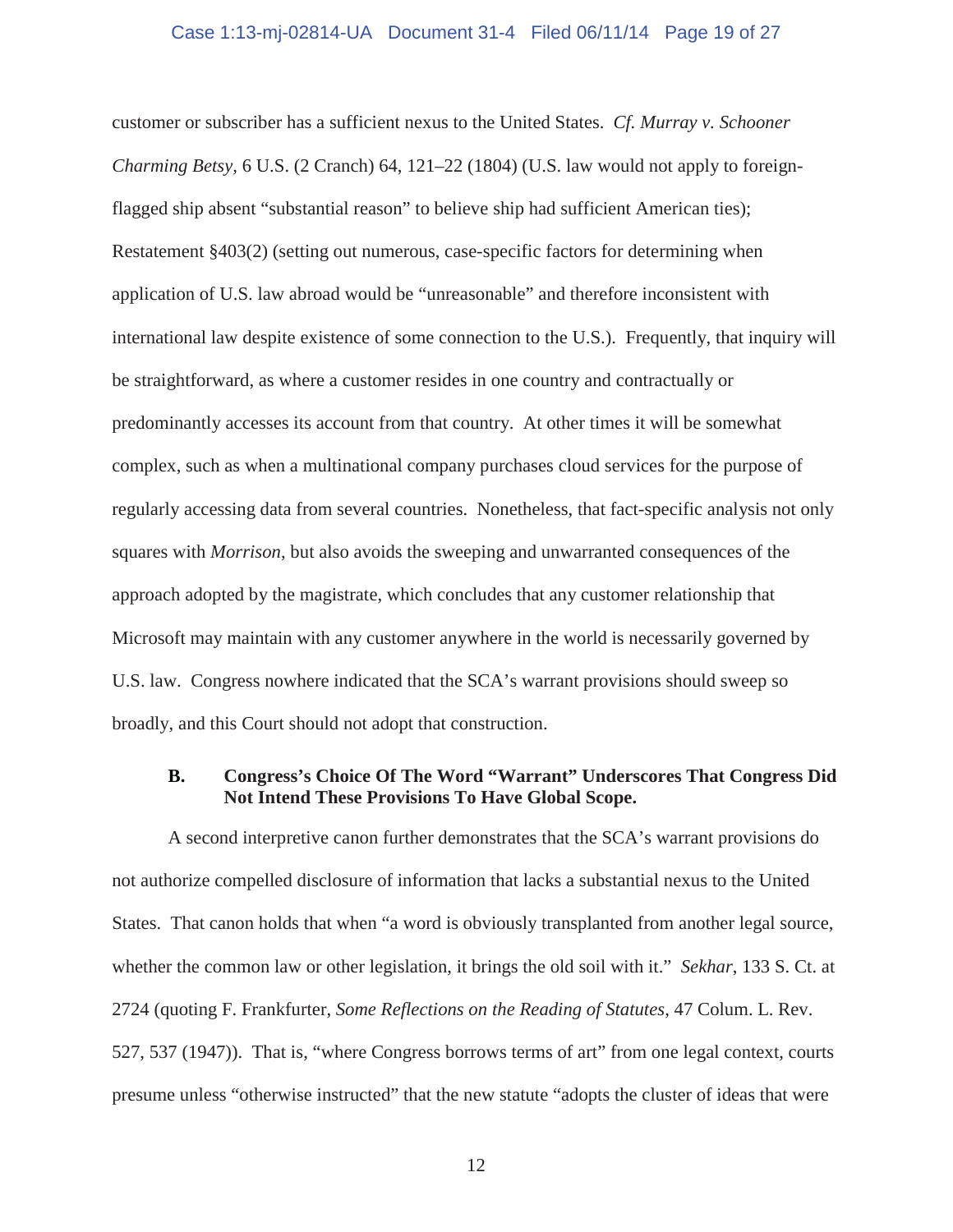#### Case 1:13-mj-02814-UA Document 31-4 Filed 06/11/14 Page 20 of 27

attached to each borrowed word in the body of learning from which it was taken." *Id.* (quoting *Morissette v. United States*, 342 U. S. 246, 263 (1952)).

This rule of construction has obvious application to the SCA, which borrowed the word "warrant" from the Fourth Amendment and its common-law predecessors, in keeping with the congressional purpose to "provide a set of Fourth Amendment-like protections for computer networks." Orin S. Kerr, *A User's Guide to the Stored Communications Act, and a Legislator's Guide to Amending It*, 72 Geo. Wash. L. Rev. 1208, 1214 (2004). It follows that the word "warrant" must be construed consistently with the "cluster of ideas" that surrounds the law of warrants. And as Microsoft has demonstrated (without dispute from the government or the magistrate judge) that body of law has long incorporated a fixed understanding that U.S. courts do not possess global warrant authority. *See, e.g.*, *United States v. Odeh*, 552 F.3d 157 (2d Cir. 2008); *United States v. Bin Laden*, 126 F. Supp. 2d 264, 275 (S.D.N.Y. 2000).

The magistrate judge did not apply this canon because he concluded that the SCA is "ambiguous" with respect to whether the term "warrant" was meant to incorporate "limitations on the territorial reach of a warrant." MJ Op. at \*13. But of course, the very purpose of a canon of construction is to resolve uncertainties about how to read a statutory text. *See, e.g.*, *United States v. Colasuonno*, 697 F.3d 164, 173 (2d Cir. 2012). Rather than relying on notoriously fickle guides to legislative intent like inferences drawn from ambiguous statements in the legislative history (MJ Op. at \*19–22) or "practical considerations" of policy (MJ Op. at \*23– 27), the magistrate judge should have accepted that the "warrant" provisions were not intended to apply to every customer account maintained by a U.S. service provider anywhere on earth.

The magistrate judge also declined to give the word "warrant" its ordinary meaning because he concluded that an "SCA warrant" is not a true warrant, but a "hybrid: part search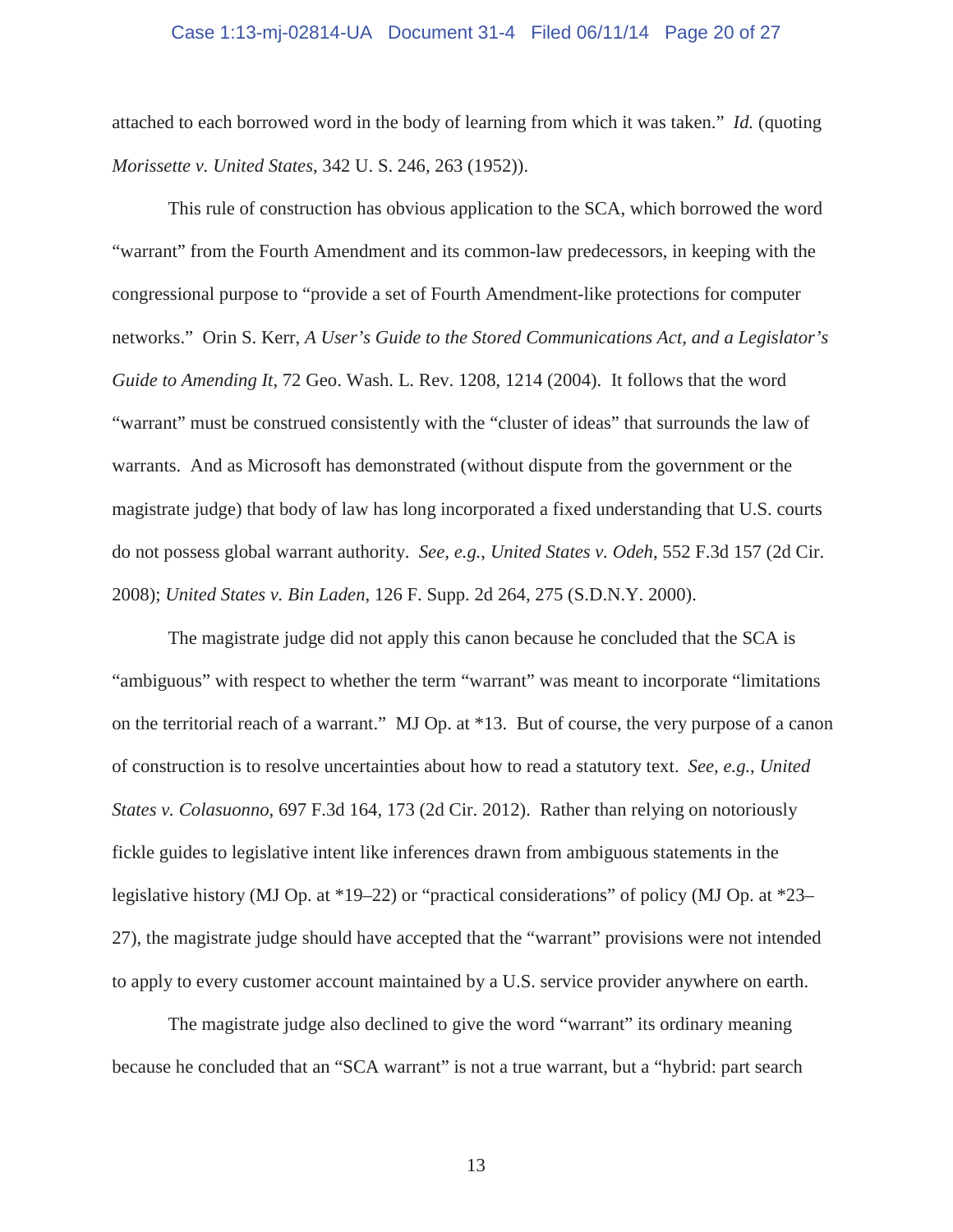#### Case 1:13-mj-02814-UA Document 31-4 Filed 06/11/14 Page 21 of 27

warrant and part subpoena" that is "obtained like a search warrant" and "executed like a subpoena." MJ Op. at \*16. From this, the magistrate judge appeared to conclude that a warrant's application to foreign data is an aspect of the warrant's execution, and that the line of cases requiring subpoena recipients to deliver all responsive materials under their control, no matter where located, accordingly governs interpretation of the word "warrant." MJ Op. at \*15– 17.

This approach is flawed in several respects. First, and most fundamentally, Congress did not say that it was creating a "hybrid." What Congress said is that a "warrant" must be obtained, and that it must be obtained in the usual way, under the same "procedures" ordinarily used to procure a warrant. What that language most naturally conveys is that the "warrant" described in the SCA is an *ordinary* warrant, not some new griffin-like creation. *Cf. United States v. Bach*, 310 F.3d 1063, 1066 n.1 (8th Cir. 2002) ("While warrants for electronic data are often served like subpoenas (via fax), Congress called them warrants [in the SCA] and we find that Congress intended them to be treated as warrants."). Second, even under the magistrate judge's "hybrid" conception, an "SCA warrant" is akin to a conventional warrant in the relevant sense. The question here is whether Congress gave courts power to issue a warrant that operates extraterritorially to compel disclosure of foreign information. That is very much a question about what kind of order the government can obtain. Any question of execution is secondary.

Below, the government likewise argued that an SCA warrant must apply extraterritorially because (1) subpoenas may be enforced in some circumstances with respect to information located abroad, and thus (2) any other view would "conflict with the SCA's general principle that information available through less rigorous legal process is also available through more demanding process." Govt Opp. 8. To be sure, courts have held that federal subpoenas may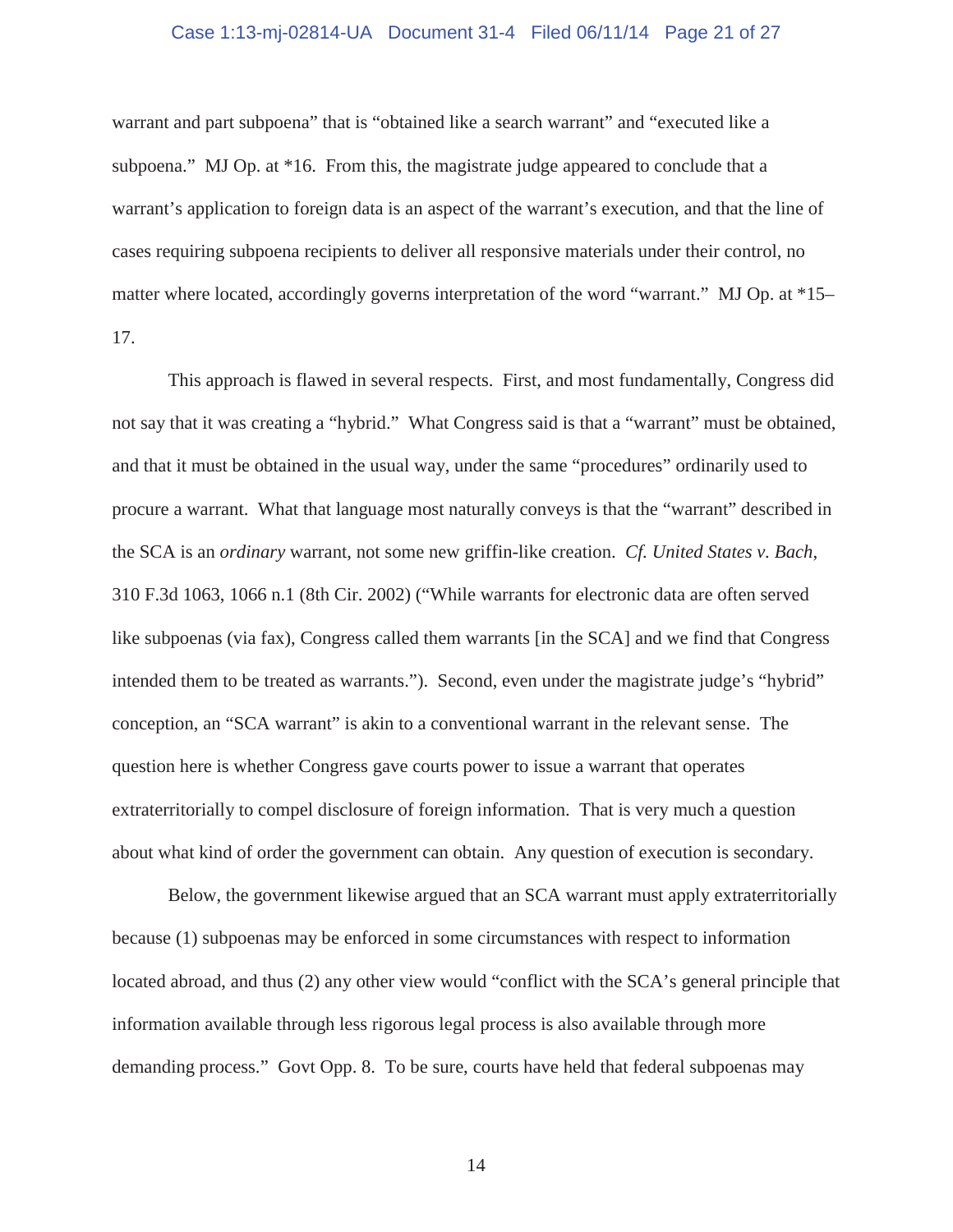#### Case 1:13-mj-02814-UA Document 31-4 Filed 06/11/14 Page 22 of 27

apply extraterritorially where that effect is consistent with international comity principles, *see*, *e.g.*, *First Nat'l City*, 396 F.2d at 901-02, but that does nothing to establish that under the SCA, the same must also be true of a warrant. The government has not cited any authority for the view that if one part of a statute applies extraterritorially, related provisions must likewise apply extraterritorially to maintain purported "structural" consistency. That is no doubt because the Supreme Court has said the opposite is true. *See, e.g.*, *Morrison*, 561 U.S. at 265 ("when a statute provides for some extraterritorial application, the presumption against extraterritoriality operates to limit that provision to its terms"); *Microsoft v. AT&T*, 550 U.S. at 455-56 (similar).

There is also nothing anomalous about the idea that the SCA's "warrant" provisions would be limited in ways that do not necessarily apply to other related provisions. Under the SCA, the target of a warranted search ordinarily will not have any opportunity to contest the warrant's validity before the search occurs. In contrast, the subpoena provisions of the statute require "prior notice … to the subscriber or customer," 18 U.S.C. §2703(b)(1)(B), and thus offer the person whose account is affected an opportunity to respond, including by seeking judicial intervention. It would not likely have been lost on Congress that allowing U.S. courts to compel delivery of foreign content information without giving prior notice to an affected foreign citizen or government could provoke significant resistance from other countries. For that reason, it would not be surprising in the least if Congress decided to draw the line at subpoenas. Nothing in the text of the statute indicates otherwise.

#### **II. Any Extraterritorial Application Of The SCA's Warrant Provisions Must Be Consistent With Principles Of International Comity.**

The magistrate judge's decision is also flawed in a third, independent respect. In sweeping fashion, the ruling directs Microsoft to disclose any and all account information within the four corners of the warrant without regard to whether doing so would violate any substantive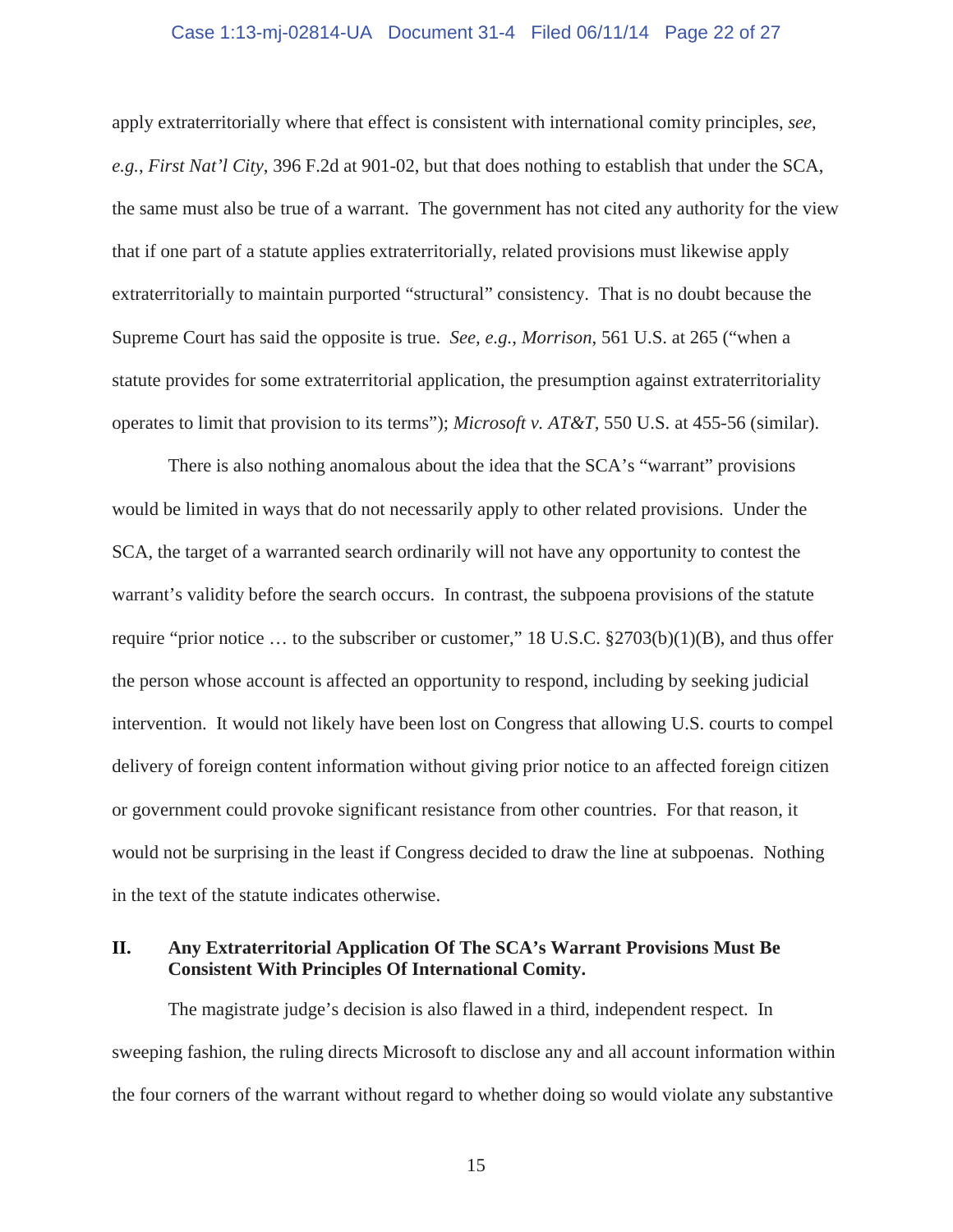#### Case 1:13-mj-02814-UA Document 31-4 Filed 06/11/14 Page 23 of 27

or procedural law of Ireland or whether that information could be obtained through other channels, such as an MLAT request. If the Court concludes that the magistrate judge was right as an initial matter to hold that the SCA authorizes the use of U.S. warrants to compel disclosure of fundamentally foreign material, it should correct that aspect of the decision below.

For decades, courts in the Second Circuit and elsewhere have recognized that crossborder discovery demands in criminal and civil cases can raise serious international comity concerns because nations frequently have "diametrically opposed positions with respect to the disclosure of a wide range of information." *First Nat'l City Bank*, 396 F.2d at 901. That is certainly true where data privacy is concerned – many countries, including nations of the European Union, have adopted conceptions of data privacy interests that differ in some respects from those reflected in American law. *See, e.g.*, Schwartz & Solove, *Reconciling Personal Information in the United States and European Union*, 102 Cal. L. Rev., at \*3-5 (Sept. 6, 2013) (forthcoming, *available at* http://ssrn.com/abstract=2271442); Resolution & Report of the American Bar Association, No. 103, at 2-6 (Feb. 6, 2012) (describing differing approaches and calling on U.S. courts to "consider and respect, as appropriate, the data protection and privacy laws of any applicable foreign sovereign, and the interests of any person who is subject to or benefits from such laws, with regard to data sought in discovery in civil litigation"). As such, there is a clear risk that an unwarranted, unduly aggressive and extraterritorial application of the SCA will produce conflicts with foreign data privacy laws. In such a circumstance, consistent with the understanding of the Founding Generation that our government should accord a "decent Respect to the Opinions of Mankind," *see* Declaration of Independence ¶ 1 (U.S. 1776), international comity principles dictate that "each nation should make an effort to minimize the potential conflict flowing from their joint concern with the prescribed behavior." *First Nat'l City*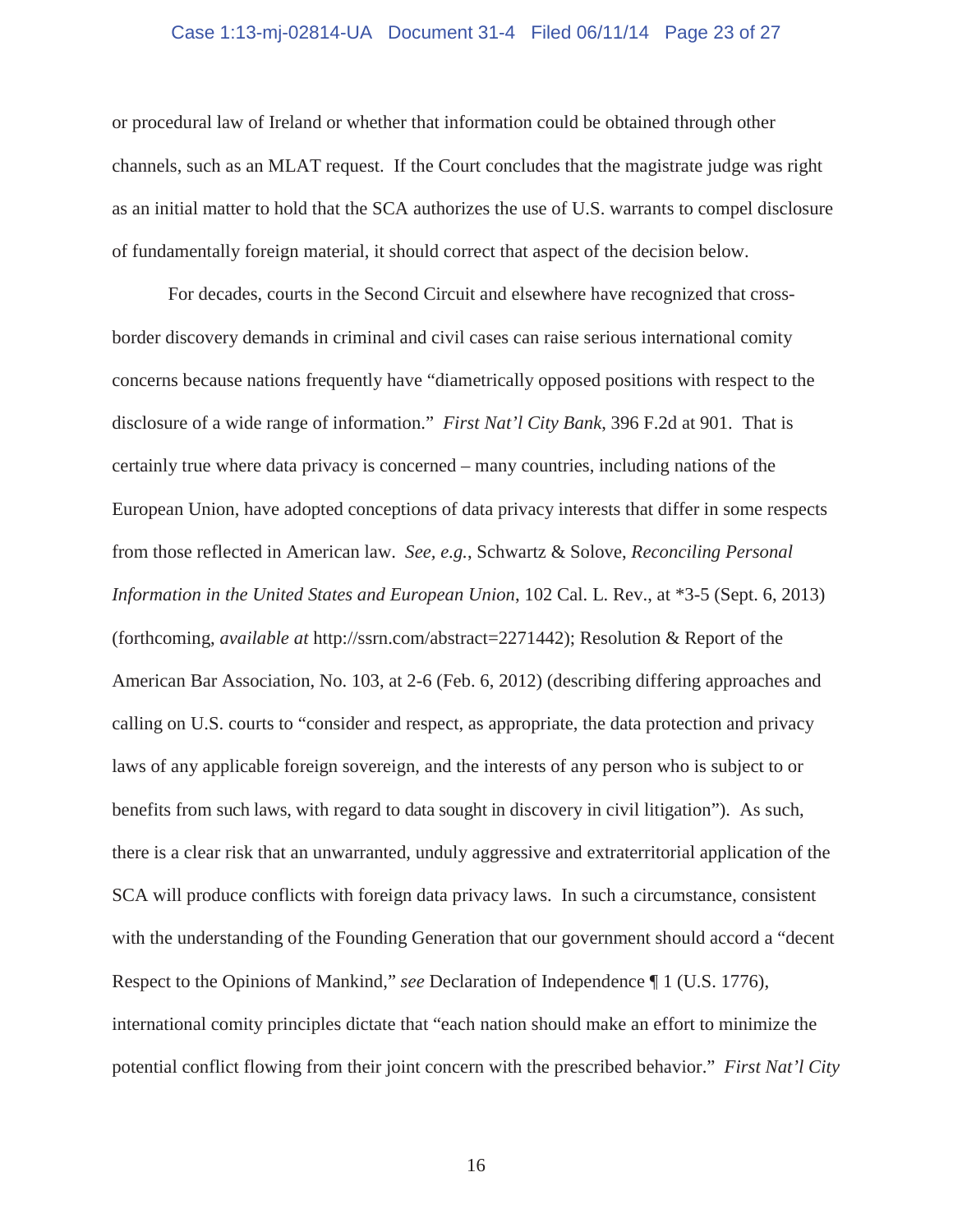#### Case 1:13-mj-02814-UA Document 31-4 Filed 06/11/14 Page 24 of 27

*Bank*, 396 F.2d at 901. Where "a subpoena is directed at information abroad," courts in the Second Circuit typically address that risk of conflict by examining four factors relevant to "whether to order compliance or excuse it." *In re Grand Jury Subpoena Dated August 9, 2000*, 218 F. Supp. 2d 544, 553-54 (S.D.N.Y. 2002). These factors are "(1) the competing interests of the nations whose laws are in conflict, (2) the hardship of compliance on the party or witness from whom discovery is sought, (3) the importance to the litigation of the information and documents requested, and (4) the good faith of the party resisting discovery." *Id.* at 554. The Supreme Court has likewise described a similar list of factors, notably including "whether the information originated in the United States," and "the availability of alternative means of securing the information," as being "relevant to any comity analysis." *See Société Nationale Industrielle Aérospatiale v. United States Dist. Court for the S. Dist. of Iowa*, 482 U.S. 522, 544 n.28 (1987); *see also* Restatement §442(1)(c).

The magistrate judge considered none of these factors – perhaps due to his conclusion that the warrant "places obligations only on [Microsoft] to act within the United States." MJ Op. at \*28. But as previously noted, applying the warrant to information now stored in Ireland plainly would implicate interests in Ireland, even if Microsoft ultimately were to transmit the information using a computer located in the United States. It also bears emphasis that the government's argument is in essence that the warrant issued by the magistrate judge should be viewed as a subpoena. If the government prevails on that point, it should have no ground to object to applying a comity analysis drawn from the law of subpoenas.

Thus, if the Court finds that a warrant obtained under the SCA can be used extraterritorially to compel disclosure of foreign data, and if an objection were timely raised that disclosure of the information sought by the United States would conflict or compete with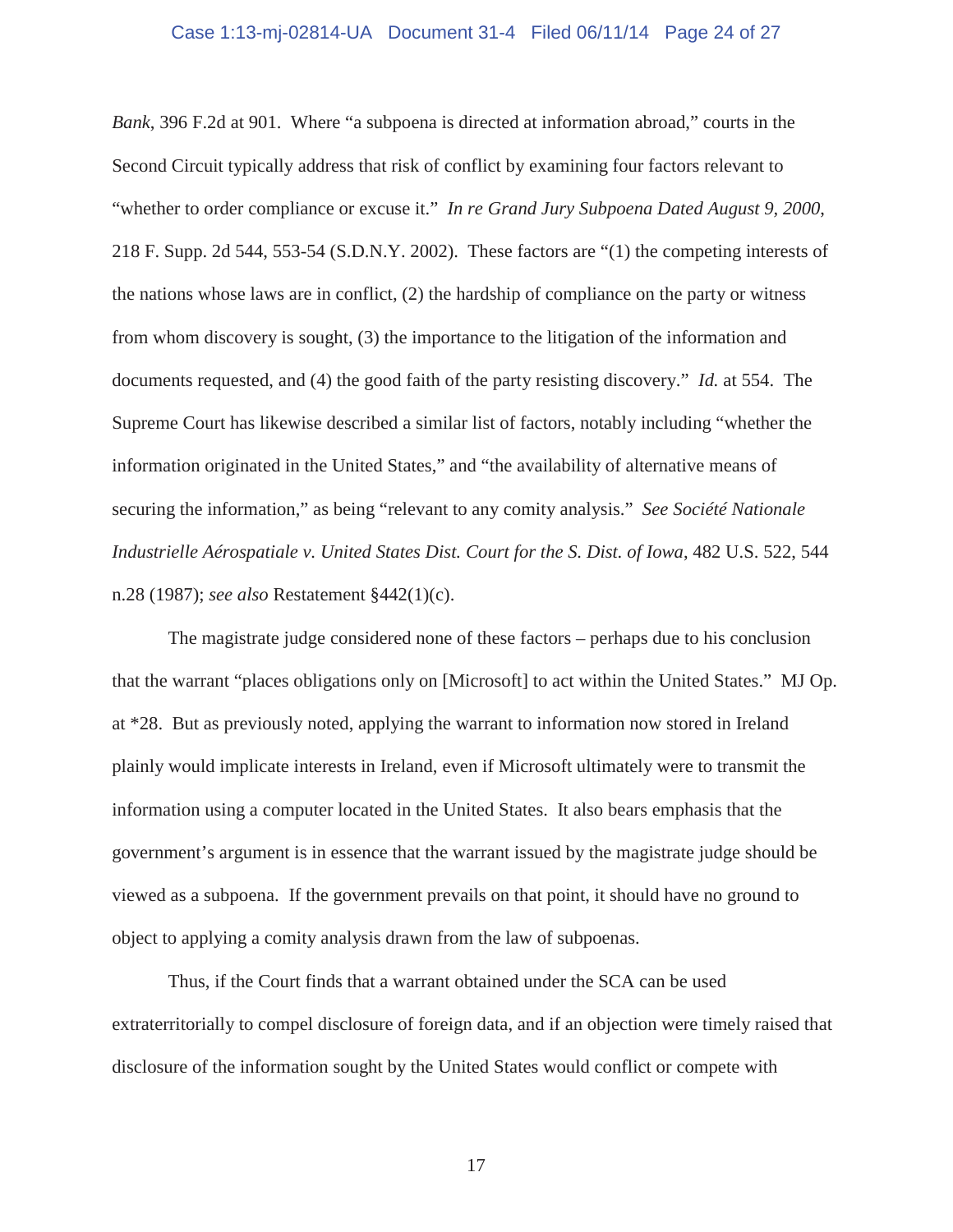#### Case 1:13-mj-02814-UA Document 31-4 Filed 06/11/14 Page 25 of 27

applicable foreign law, the magistrate judge should consider the case-specific comity implications of the government's demand, and decide on that basis "whether to order compliance or excuse it." *In re Grand Jury Subpoena Dated August 9, 2000*, 218 F. Supp. 2d at 554.

Consistent with the Supreme Court's statement in *Aérospatiale* that "the availability of alternative means of securing the information," is "relevant to any comity analysis," 482 U.S. at 544 n.28, one other factor should take on special importance in this and future cases of this kind: if the information sought by the government is stored in a country that has an MLAT with the United States, the government ordinarily should be required to rely on MLAT procedures, rather than the SCA, to obtain information from a provider's computer systems. The reason is straightforward. MLAT are binding treaties of the United States, adopted by the President with Senate advice and consent for the precise purpose of addressing the comity concerns (and other logistical obstacles) that cross-border law enforcement investigations frequently present. *See generally*, S. Exec. Rep. 110-13, *Mutual Legal Assistance Treaties with the European Union*, 2-4 (Sept. 11, 2008) (describing the general operation and purposes of MLATs), *available at*  http://www.foreign.senate.gov/imo/media/doc/executive\_report\_110-131.pdf. When the United States seeks to side-step its own mutually negotiated agreement in favor of unilateral action, it is fair for a court to wonder why, and as such, to adopt a rebuttable presumption that unilateral action under the SCA is inconsistent with international comity principles.

This rebuttable presumption would dovetail with the approach that many American providers have adopted for addressing analogous information requests from foreign lawenforcement officials. As explained, AT&T and other major American providers do not respond directly when foreign governments request information that is stored on servers in the United States, and instead refer the requestors to the MLAT process. *See supra* at 1. That policy serves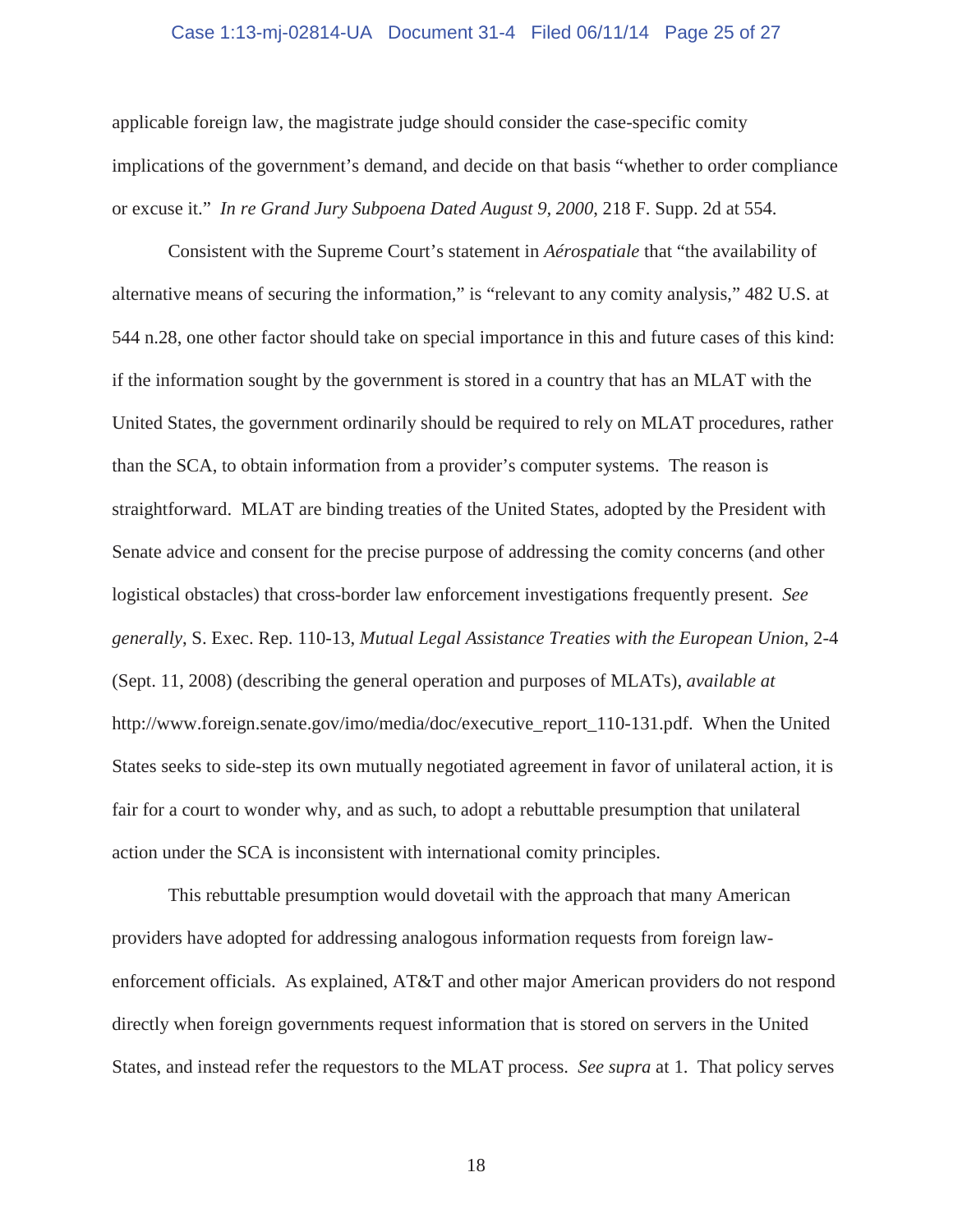#### Case 1:13-mj-02814-UA Document 31-4 Filed 06/11/14 Page 26 of 27

several interlocking purposes. First, it gives U.S. persons assurance that every disclosure made to law-enforcement authorities will be made consistent with U.S. legal standards, no matter whether the request comes from a domestic or foreign government. Second, the policy affords U.S. authorities an opportunity to intervene if the foreign request raises any issue of U.S. law or policy. And third, the policy helps providers avoid "conflicting commands" from multiple sovereigns*, First Nat'l City Bank*, 396 F.2d at 901, because the MLAT process brings the sovereigns together to discuss how the provider should address the law-enforcement request.

If sustained, the approach adopted by the magistrate judge could unsettle that salutary policy. The reason is simple: under that approach, the law of the foreign place where data is stored is irrelevant to whether the provider must disclose information to U.S. authorities. If courts in this country adopt that approach, it seems safe to predict that foreign officials will likewise seek to forgo the MLAT process and demand that U.S. providers allow access to U.S. based servers when presented with orders that satisfy foreign law.<sup>6</sup>

The approach adopted by the magistrate judge also poses a serious risk of harm to American companies. As the Court is no doubt aware, the scale and reach of U.S. government surveillance has been a subject of considerable controversy, and substantial misunderstanding, in recent years. That controversy has prompted some to argue that foreign consumers should not entrust their information to U.S.-based firms because of a misimpression that the U.S. government has inordinate and undue access to the information that these companies possess. *See, e.g.*, Kashmir Hill, *How the NSA Revelations Are Hurting Businesses*, Forbes Magazine (Sept. 10, 2013), *available at* http://www.forbes.com/sites/kashmirhill/2013/09/10/how-the-nsarevelations-are-hurting-businesses/; *Foreign Intelligence Surveillance Act (FISA) Reforms:* 

 $\overline{a}$ 

<sup>6</sup> *See* Vodafone Law Enforcement Disclosure Report, *supra* at 4 n.4.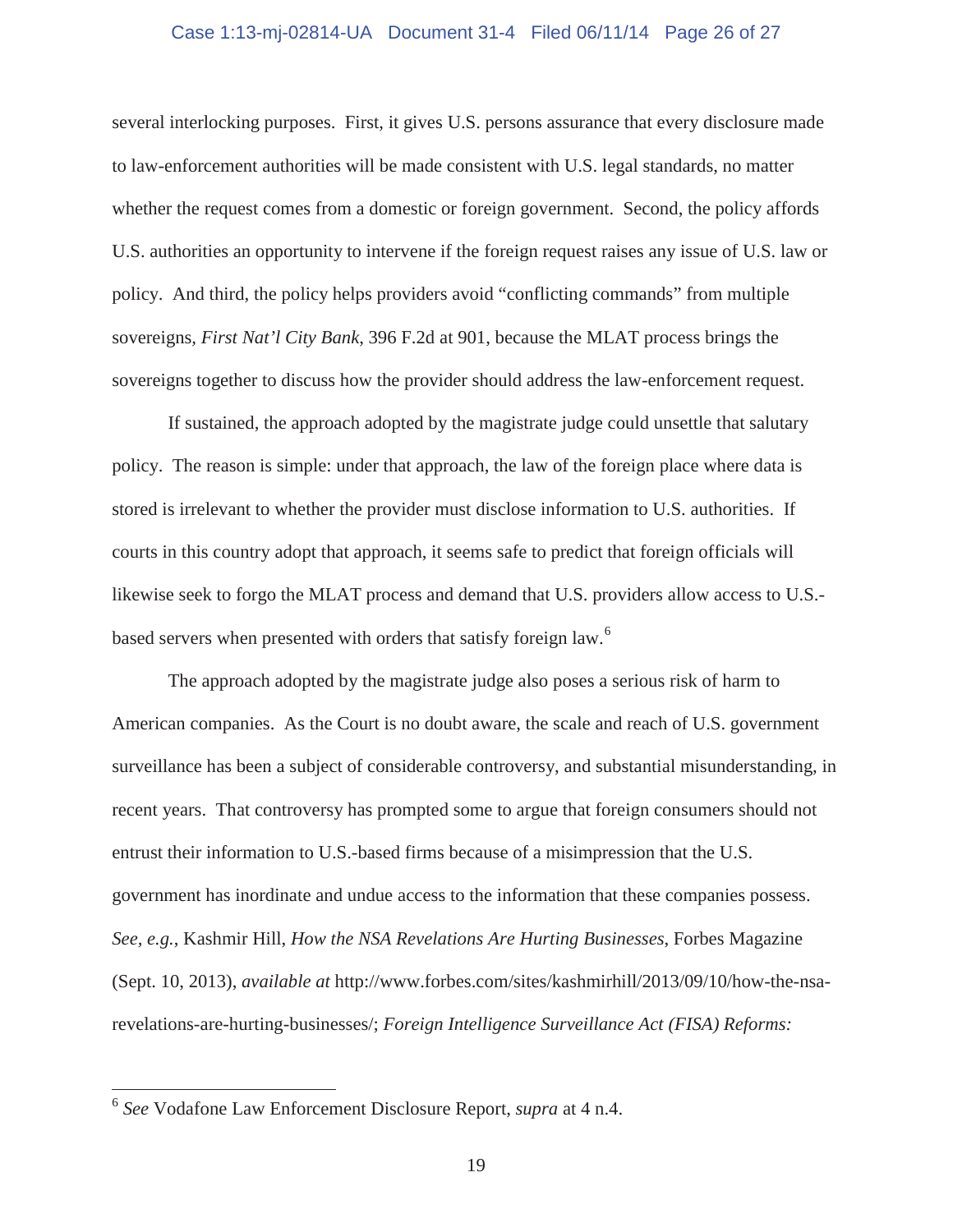### Case 1:13-mj-02814-UA Document 31-4 Filed 06/11/14 Page 27 of 27

*Hearing Before S. Select Comm. on Intelligence*, 112th Cong. (Comm. Print 2014) (statement of Dean C. Garfield, President & CEO, Information Technology Industry Council), *available at*  http://www.intelligence.senate.gov/140605/garfield.pdf. A decision like the one reached by the magistrate judge can only feed that unfortunate perception, because its bottom-line holding appears to be that under the SCA, U.S.-based providers alone may be compelled to give U.S. authorities access to information held anywhere in the world, without regard to applicable foreign law or whether the customer-provider relationship has any substantial nexus to the United States. This Court should not endorse that view, which risks placing U.S. providers at a significant competitive disadvantage in foreign markets.

#### **CONCLUSION**

For the foregoing reasons, this Court should conclude that the SCA does not authorize U.S. courts to issue warrants that operate extraterritorially to compel providers to disclose foreign information lacking a substantial nexus to the United States. Alternatively, if the Court concludes otherwise, it should require the magistrate judge to conduct an international comity analysis before deciding whether the warrant in this case should be enforced in respect to information stored in Ireland.

Charles W. Douglas\* Alan Charles Raul SIDLEY AUSTIN LLP Kwaku A. Akowuah One South Dearborn SIDLEY AUSTIN LLP Chicago, Illinois 60603 1501 K Street, NW (312) 853-7000 Washington, DC 20005 cdouglas@sidley.com (202) 736-8000 \* *Of Counsel* araul@sidley.com

Dated: June 11, 2014 Respectfully submitted,

*/s/* Alan Charles Raul *Attorneys for AT&T Corp. Attorneys for AT&T Corp.*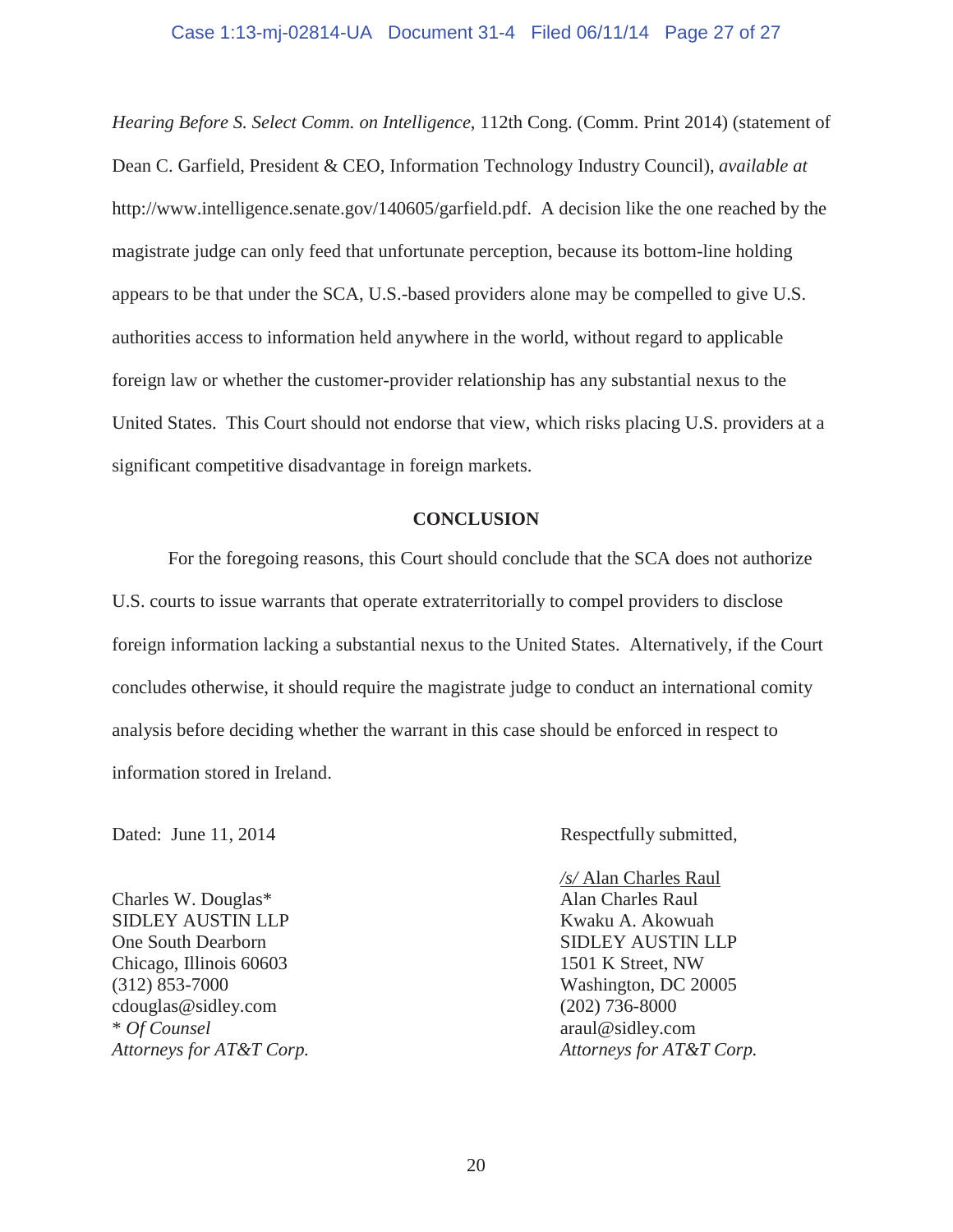) )  $\lambda$ ) ) ) ) ) ) ) ) ) ) )

## **UNITED STATES DISTRICT COURT SOUTHERN DISTRICT OF NEW YORK**

IN THE MATTER OF A WARRANT TO SEARCH A CERTAIN E-MAIL ACCOUNT CONTROLLED AND MAINTAINED BY MICROSOFT CORPORATION

13 Mag. 2814

## **CORPORATE DISCLOSURE STATEMENT**

Pursuant to Federal Rule of Civil Procedure 7.1 and Rule 7.1.1 of the Local Rules of the United States District Court for the Southern District of New York, *Amicus* AT&T Corp., by its attorneys, Sidley Austin LLP, hereby provides the following disclosure:

 AT&T Corp. is a wholly owned subsidiary of AT&T Inc., a publicly traded company. No entity owns more than 10% of AT&T Inc. stock.

Dated: June 11, 2014 Respectfully submitted,

Charles W. Douglas\* Alan Charles Raul SIDLEY AUSTIN LLP Kwaku A. Akowuah One South Dearborn SIDLEY AUSTIN LLP Chicago, Illinois 60603 1501 K Street, NW (312) 853-7000 Washington, DC 20005 cdouglas@sidley.com (202) 736-8000 \* *Of Counsel* araul@sidley.com

*/s/* Alan Charles Raul *Attorneys for AT&T Corp. Attorneys for AT&T Corp.*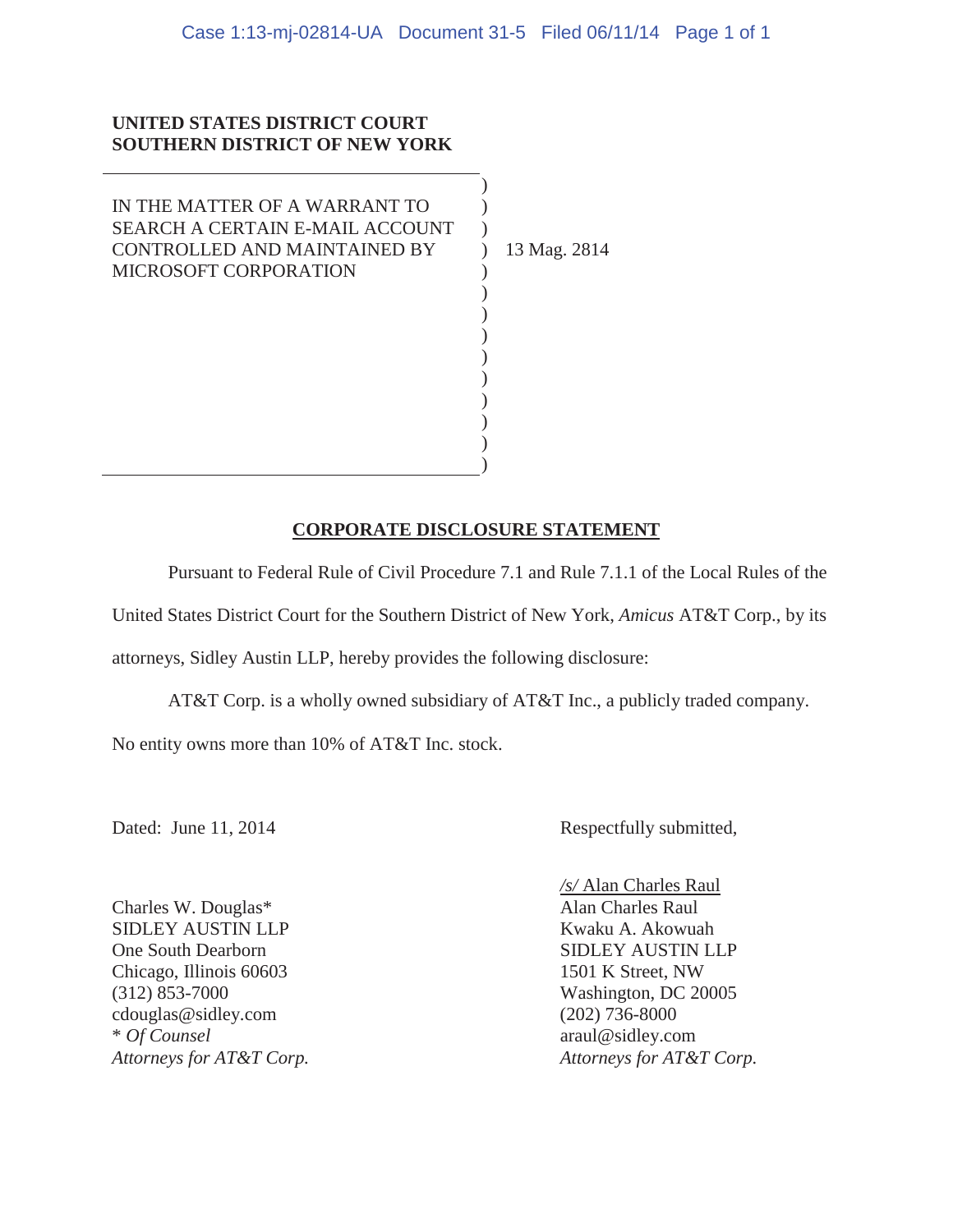## UNITED STATES DISTRICT COURT **SOUTHERN DISTRICT OF NEW YORK**

IN THE MATTER OF A WARRANT TO SEARCH A CERTAIN E-MAIL ACCOUNT CONTROLLED AND MAINTAINED BY MICROSOFT CORPORATION

13 Mag. 2814

## **Affidavit of Service**

 $\mathcal{E}$ Í

STATE OF NEW YORK  $\mathcal{C}$ SS: COUNTY OF NEW YORK )

NICHOLAS J. LA FORGE, being duly sworn, deposes and says:

- 1. I am over eighteen (18) years of age, not party to this action, and am employed by the law firm of Sidley Austin LLP, located at 787 Seventh Avenue, New York, NY 10019.
- 2. On June 11, 2014, I served the following documents via U.S. Mail by enclosing a true and correct copy of same in a postage prepaid wrapper and depositing it in a depository maintained by the U.S. Postal Service at 787 Seventh Avenue, New York, NY 10019:
	- a. Notice of Appearance of Alan Charles Raul, Esq., on behalf of Amicus AT&T
	- b. Amicus AT&T's Rule 7.1 Disclosure
	- c. Notice of Motion of AT&T Corp. for Leave to File a Brief as Amicus Curiae